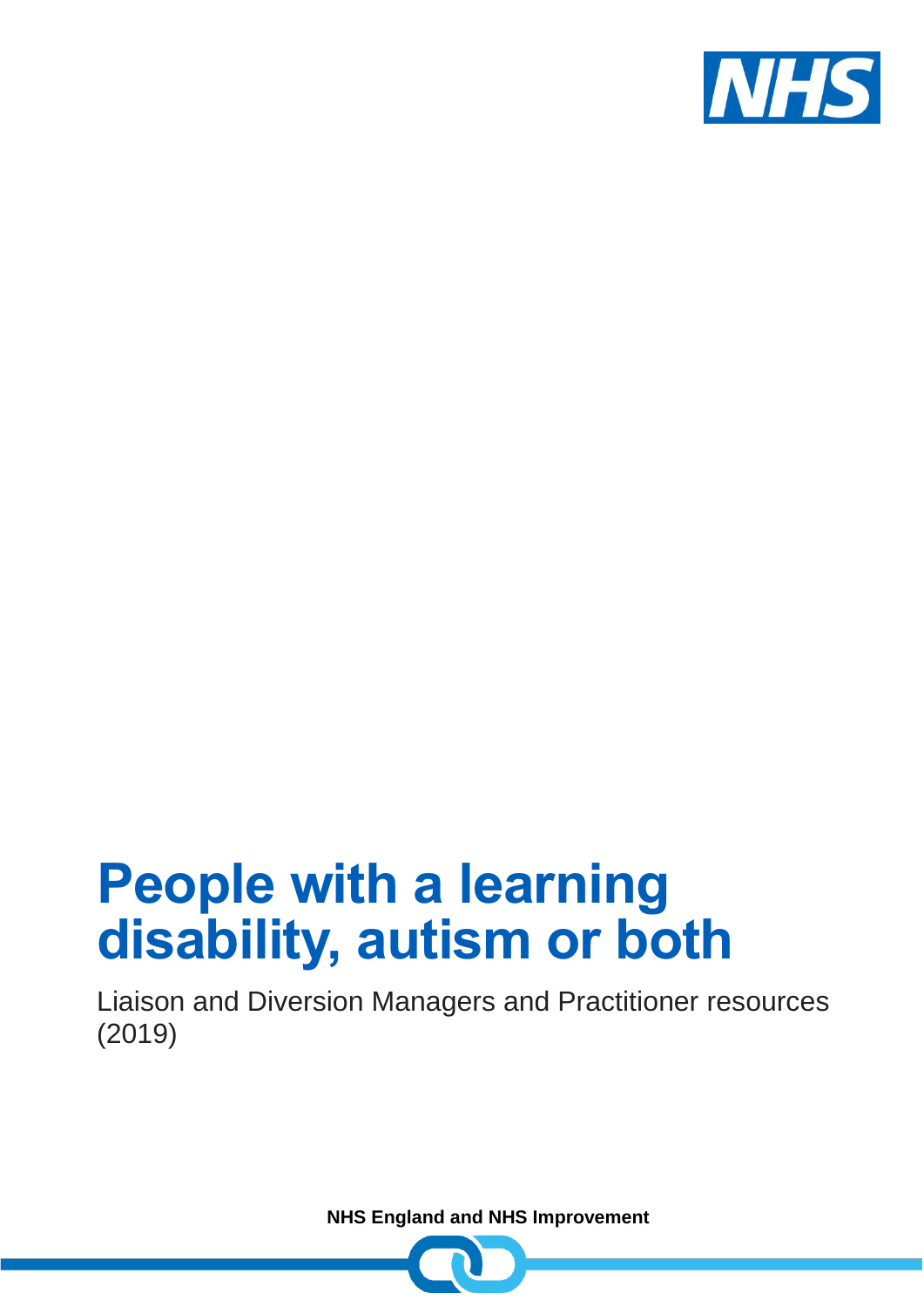# **Contents**

| The support needs of people with a learning disability or |  |
|-----------------------------------------------------------|--|
|                                                           |  |
|                                                           |  |
|                                                           |  |
|                                                           |  |
|                                                           |  |

Publishing number: **000948**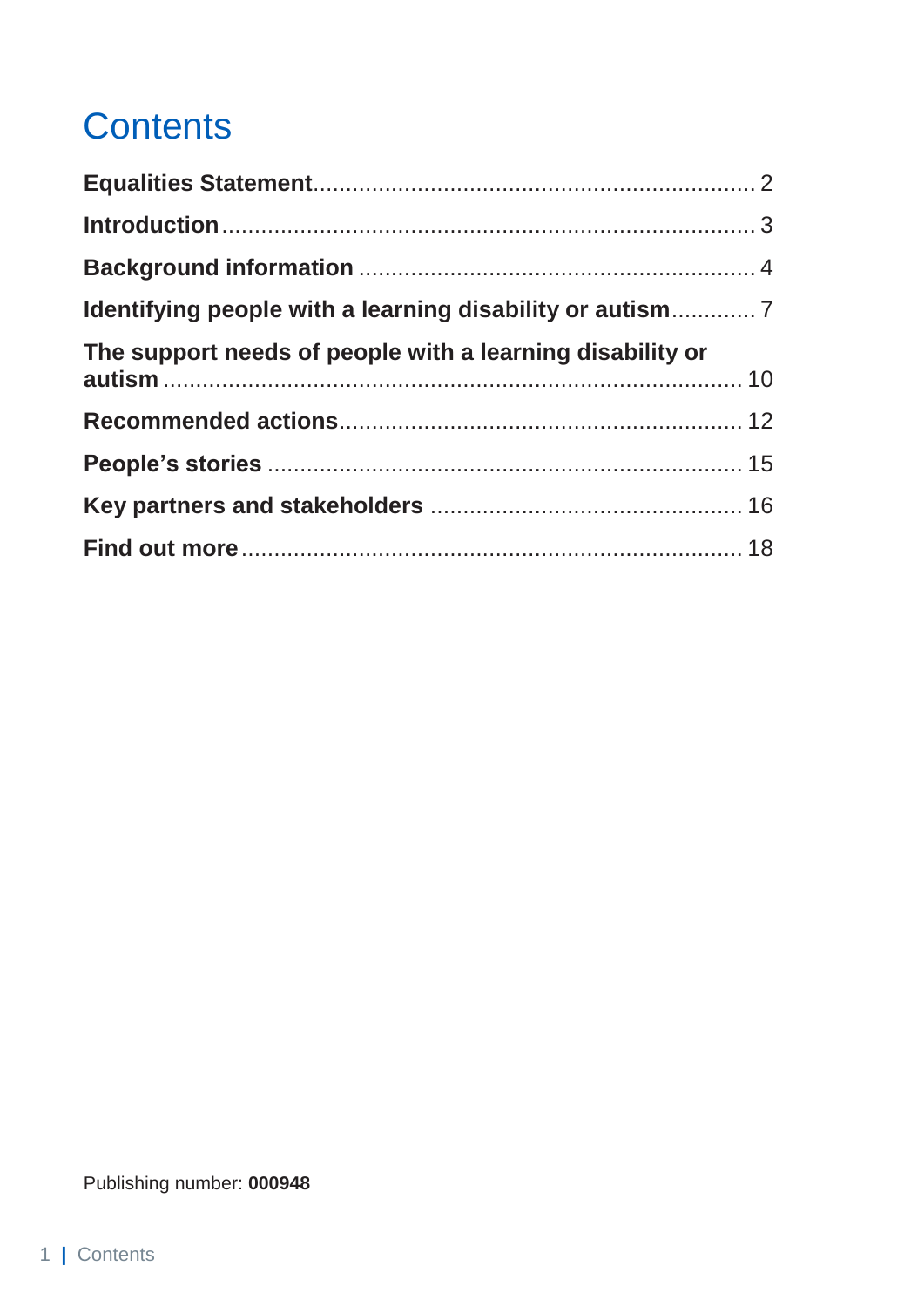#### <span id="page-2-0"></span>**Equalities Statement**

"Promoting equality and addressing health inequalities are at the heart of our values. Throughout the development of the policies and processes cited in this document, we have:

- Given due regard to the need to eliminate discrimination, harassment and victimisation, to advance equality of opportunity, and to foster good relations between people who share a relevant protected characteristic (as cited under the Equality Act, 2010) and those who do not share it; and
- Given regard to the need to reduce inequalities between patients in access to, and outcomes from, healthcare services and to ensure services are provided in an integrated way where this might reduce health inequalities."

The protected characteristics covered by the Equality Act (2010) are: age, disability, gender reassignment, marriage and civil partnership (but only in respect of eliminating unlawful discrimination), pregnancy and maternity, race—this includes ethnic or national origins, colour or nationality, religion or belief—this includes lack of belief, sex, sexual orientation.

'Inclusion Health'/Health Inequalities has been used to define a number of groups of people who are not usually well provided for by healthcare services, and have poorer access, experiences and health outcomes. The definition covers people who are homeless and rough sleepers, vulnerable migrants (refugees and asylum seekers), sex workers, veterans and those from the Gypsy, Roma and Traveller communities.

Liaison and Diversion services are expected to pay due regard to these groups when planning and delivery a service. This includes the completion of Equality Impact Assessments regularly, with actions to ensure the service is addressing the needs of these cohorts.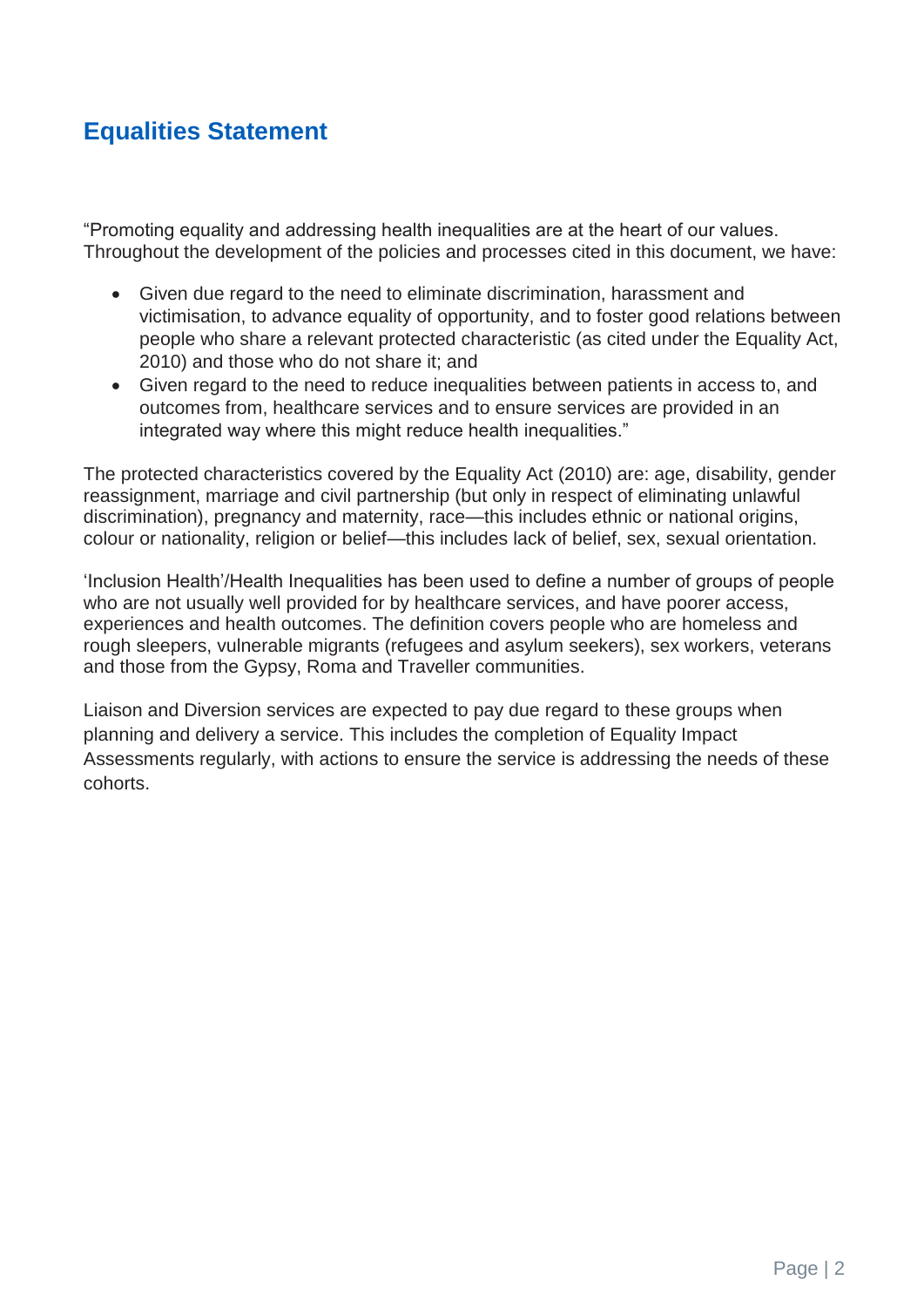#### <span id="page-3-0"></span>**Introduction**

This practitioner guidance covers working with people with a known or suspected learning disability, autism or both. It includes useful information about working with this group of people, along with case studies, recommended actions and signposting to other resources and services.

The Equality Act (2010) places a requirement on public services to anticipate and prevent discrimination against people with disabilities, which includes people with a learning disability, autism or both. Many people have support and communication needs that, if left unmet, will put them at a significant disadvantage when trying to navigate the youth or criminal justice system, making it less likely that a fair, just and appropriate outcome will be achieved.

Learning Disability [and autism feature significantly in the NHS Long Term Plan](https://www.longtermplan.nhs.uk/areas-of-work/learning-disability-autism/)<sub>1</sub>, which aims to improve peoples' health by making sure they receive timely and appropriate health checks, and also improve the level of awareness and understanding across the NHS of how best to support such people.

Disproportionately higher numbers of children and adults with a learning disability enter the criminal justice system. People with a learning disability, autism or both are often not identified in police custody or at court. This can compromise both prosecution and a person's right to a fair trial. The [joint inspection of the treatment of offenders with a learning](https://webarchive.nationalarchives.gov.uk/20140204185858/http:/www.justice.gov.uk/downloads/publications/inspectorate-reports/hmiprobation/learning-disabilities-thematic-report.pdf)  disability [in the criminal justice](https://webarchive.nationalarchives.gov.uk/20140204185858/http:/www.justice.gov.uk/downloads/publications/inspectorate-reports/hmiprobation/learning-disabilities-thematic-report.pdf)<sub>2</sub> system revealed that the needs of people with a learning disability, autism or both were not being adequately addressed whilst they were in police and court settings.

Liaison and Diversion services are uniquely positioned to help resolve this situation. Services should have effective screening procedures and pathways in place so that people with a learning disability, autism or both are identified as soon as possible and their reasonable adjustments appropriate to their particular support needs are met.

With the right support, people with a learning disability, autism or both can be held to account for their alleged offending and have access to justice, much in the same way as suspects without these conditions. There may be times, however, when diversion away from the criminal justice system is the most appropriate disposal route for a person. For example, when it is assessed that a person would not be able to cope in a custodial setting.

<sup>1</sup> [www.longtermplan.nhs.uk](http://www.longtermplan.nhs.uk/) (2019)

<sup>&</sup>lt;sup>2</sup> A joint inspection of the treatment of offenders with learning disabilities in the criminal justice system, phase 1 arrest and sentence (HMIP, 2014)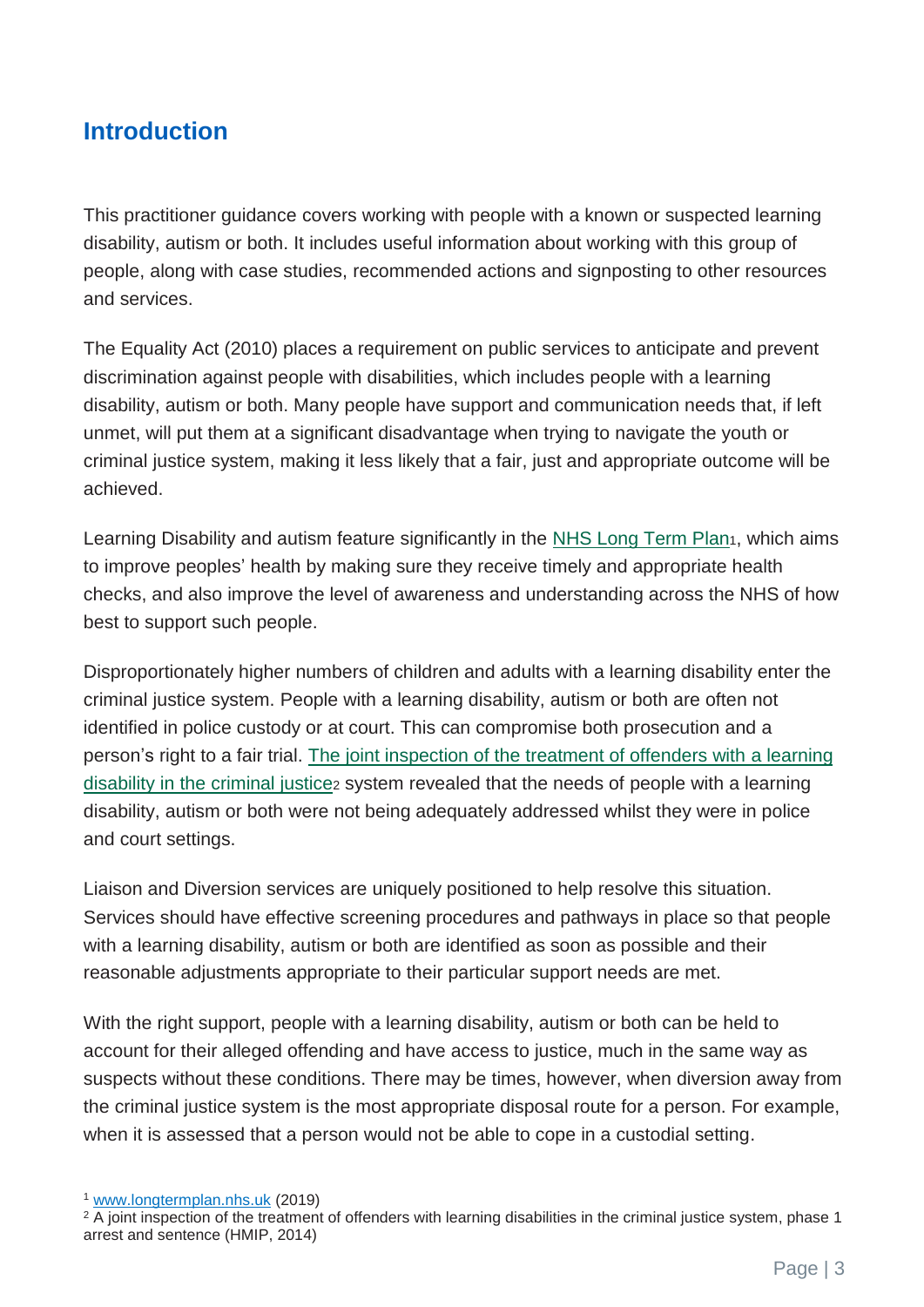#### <span id="page-4-0"></span>**Background information**

Like anyone else, people with a learning disability, autism or both will have different life experiences, strengths, weaknesses and support needs. Many people will, however, share common characteristics, which, if left unsupported, might make them especially vulnerable.

# What is a learning disability?

A learning disability is a lifelong condition; it is not an illness and cannot be cured. The term learning disability is used in relation to people who have the following characteristics:

- A significantly reduced ability to understand complex information or learn new skills ('impaired intelligence'),
- A reduced ability to cope independently ('impaired social functioning'), and
- A condition which started before adulthood and has a lasting effect.

Department of Health, (2001)<sup>3</sup>

Many people with a learning disability have greater health needs than the general population. For example, they are more likely to experience mental ill health and are more prone to chronic health problems, epilepsy, physical and sensory disabilities.

Many people with a learning disability will be unknown to learning disability or other social care services. The learning disability of those who come into contact with criminal justice services are likely to be classed as 'mild' or possibly 'moderate'. Sometimes people are described as having a 'borderline' learning disability, which means they are not eligible to access learning disability services but are likely to have similar support needs.

Historically, certain Intelligence Quotient (IQ) scores have been used to indicate a 'mild', 'moderate' and 'severe' learning disability. The Royal College of Nursing guidance: Meeting the health needs of people with learning disabilities<sup>4</sup> provides more details about this, as well as the health inequalities frequently experienced by this group of people.

# Different terminology used

The term learning disability is not to be confused with a *learning difficulty* which is used to refer to specific problems in processing information that substantially affects a person's ability to learn rather than the characteristics outlined in the above definition. However, some services or people may use the term learning difficulty incorrectly in reference to a learning

<sup>&</sup>lt;sup>3</sup> Valuing People: A new strategy for learning disability the 21<sup>st</sup> century (Department of Health, 2001)

<sup>4</sup> Meeting the health needs of people with learning disabilities, (RCN, 2017)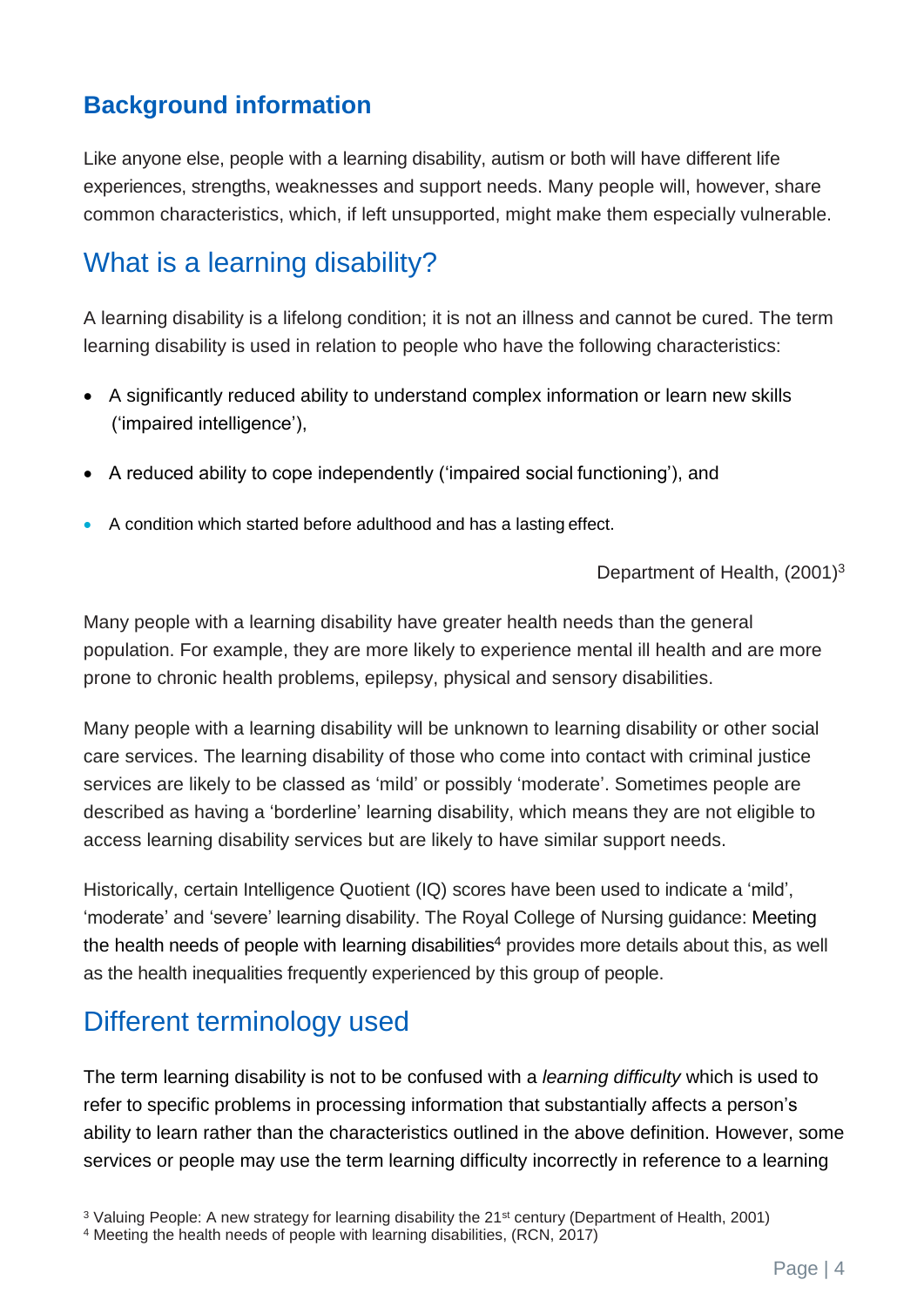disability, so it is advisable to seek clarification. Some practitioners also use the internationally and diagnostically recognised term of *intellectual disability* to mean a learning disability. Labels can be de-humanising and it is important to remember that people with a learning disability are people first and all unique in their needs.

# What is autism?

Autism is a lifelong condition. It affects how a person communicates with, and relates to, other people and how they experience the world around them. A person will usually have had persistent difficulties with social communication and social interaction and restricted and repetitive patterns of behaviours, activities or interests since early childhood, to the extent that these limit and impair everyday functioning.<sup>5</sup>

Asperger's syndrome is considered to be on the continuum of the autism spectrum. People with Asperger's syndrome have the same difficulties described above but with no clinically significant delays in language, cognitive development or in the development of ageappropriate self-help skills, adaptive behaviour, and curiosity about the environment in childhood.

Autistic spectrum conditions are not classed as a learning disability in themselves, however, approximately 20-30% of people with a learning disability also have autism<sup>6</sup> and people with autism are more likely to experience mental health problems.<sup>7</sup>

# **Prevalence**

In 2015, a [report by the Learning Disability Observatory](https://www.gov.uk/government/publications/people-with-learning-disabilities-in-england-2015) estimated that 2.16% of the adult population of England had a learning disability. <sup>8</sup> Average estimates and research findings regarding the number of adults with a learning disability in the prison population vary between 1–10%, depending on the type of prison, the location and the research and screening methods used.

One research study<sup>9</sup> compared assessments of prevalence of people with a learning disability using three different screening tools in a local prison, a women's prison, and a young offender institution. 6.7% of the adult populations were found to have a learning disability, as defined by Valuing People, and 25.4% were had a 'borderline' learning disability.

<sup>5</sup> [www.autism.org.uk/about/what-is/asd.aspx](http://www.autism.org.uk/about/what-is/asd.aspx)

<sup>6</sup> Emerson & Baines, (2010)

<sup>7</sup> [www.autistica.org.uk/downloads/files/Mental-health-autism-E-LEAFLET.pdf](http://www.autistica.org.uk/downloads/files/Mental-health-autism-E-LEAFLET.pdf)

<sup>8</sup> The Learning Disability Observatory's Main Report (2015)

<sup>9</sup> Mottram and Lancaster, 2006; Mottram, (2007)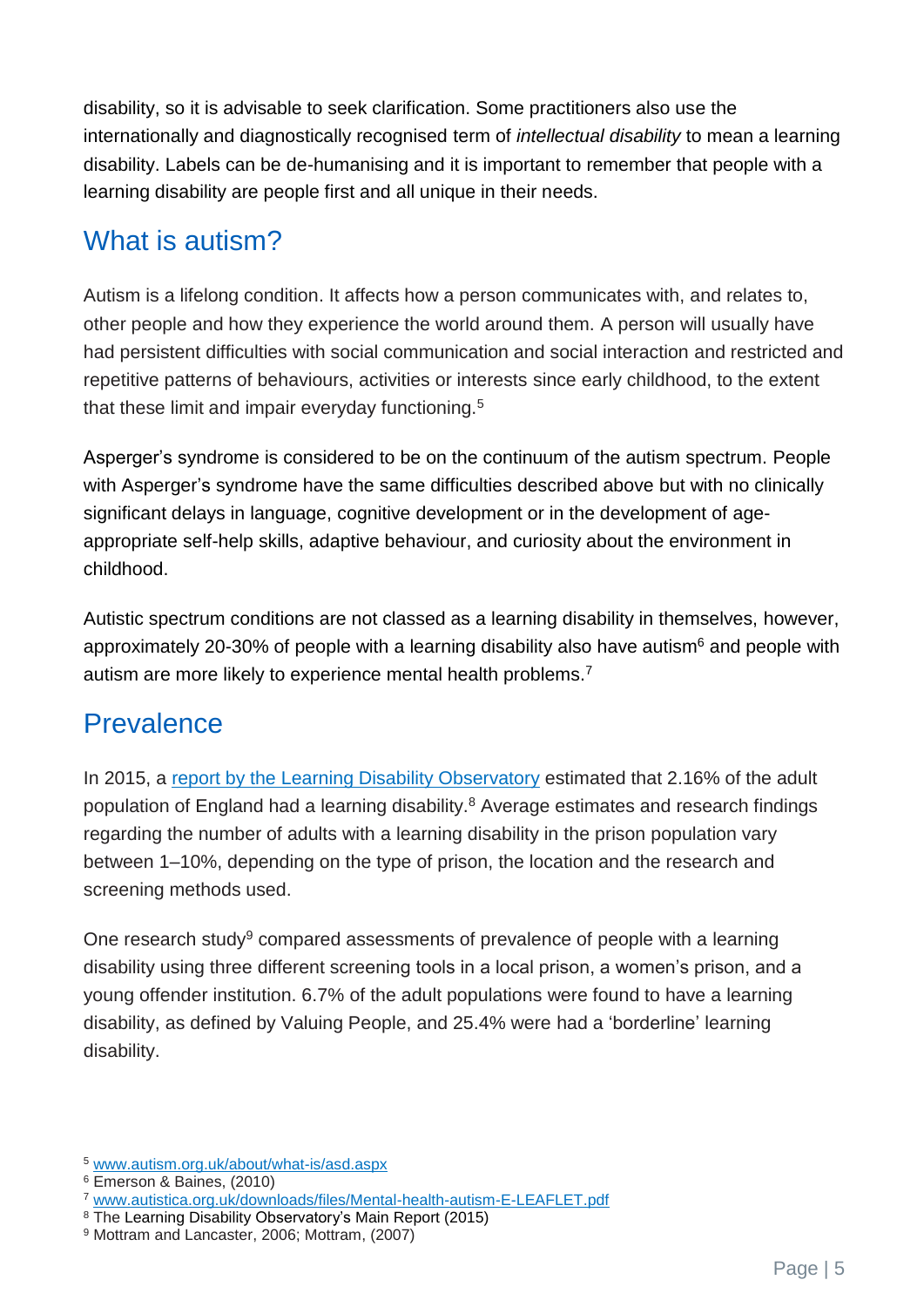Approximately 1% of the general population are identified as having an autistic spectrum condition, 2% of males and 0.3% of females.<sup>10</sup> However, the number of females with autism is thought to be under-diagnosed, as they are frequently missed or misdiagnosed, often because of misconceptions about females having autism<sup>11</sup> and possibly due to women with autism presenting slightly differently to men.

There are currently no comprehensive prevalence studies on this group of people within the criminal justice system. In 2016, HMP/YOI Feltham found they had a static population of 4.6% of autistic people.<sup>12</sup>

<sup>10</sup> [https://digital.nhs.uk/data-and-information/publications/statistical/estimating-the-prevalence-of-autism](https://digital.nhs.uk/data-and-information/publications/statistical/estimating-the-prevalence-of-autism-spectrum-conditions-in-adults/estimating-the-prevalence-of-autism-spectrum-conditions-in-adults-extending-the-2007-adult-psychiatric-morbidity-survey)[spectrum-conditions-in-adults/estimating-the-prevalence-of-autism-spectrum-conditions-in-adults-extending](https://digital.nhs.uk/data-and-information/publications/statistical/estimating-the-prevalence-of-autism-spectrum-conditions-in-adults/estimating-the-prevalence-of-autism-spectrum-conditions-in-adults-extending-the-2007-adult-psychiatric-morbidity-survey)[the-2007-adult-psychiatric-morbidity-survey](https://digital.nhs.uk/data-and-information/publications/statistical/estimating-the-prevalence-of-autism-spectrum-conditions-in-adults/estimating-the-prevalence-of-autism-spectrum-conditions-in-adults-extending-the-2007-adult-psychiatric-morbidity-survey)

<sup>11</sup> Lai & Baron-Cohen (2015)

<sup>12</sup> This information was supplied by the National Autistic Society, and obtained as part of their Autism Accreditation process with the prison.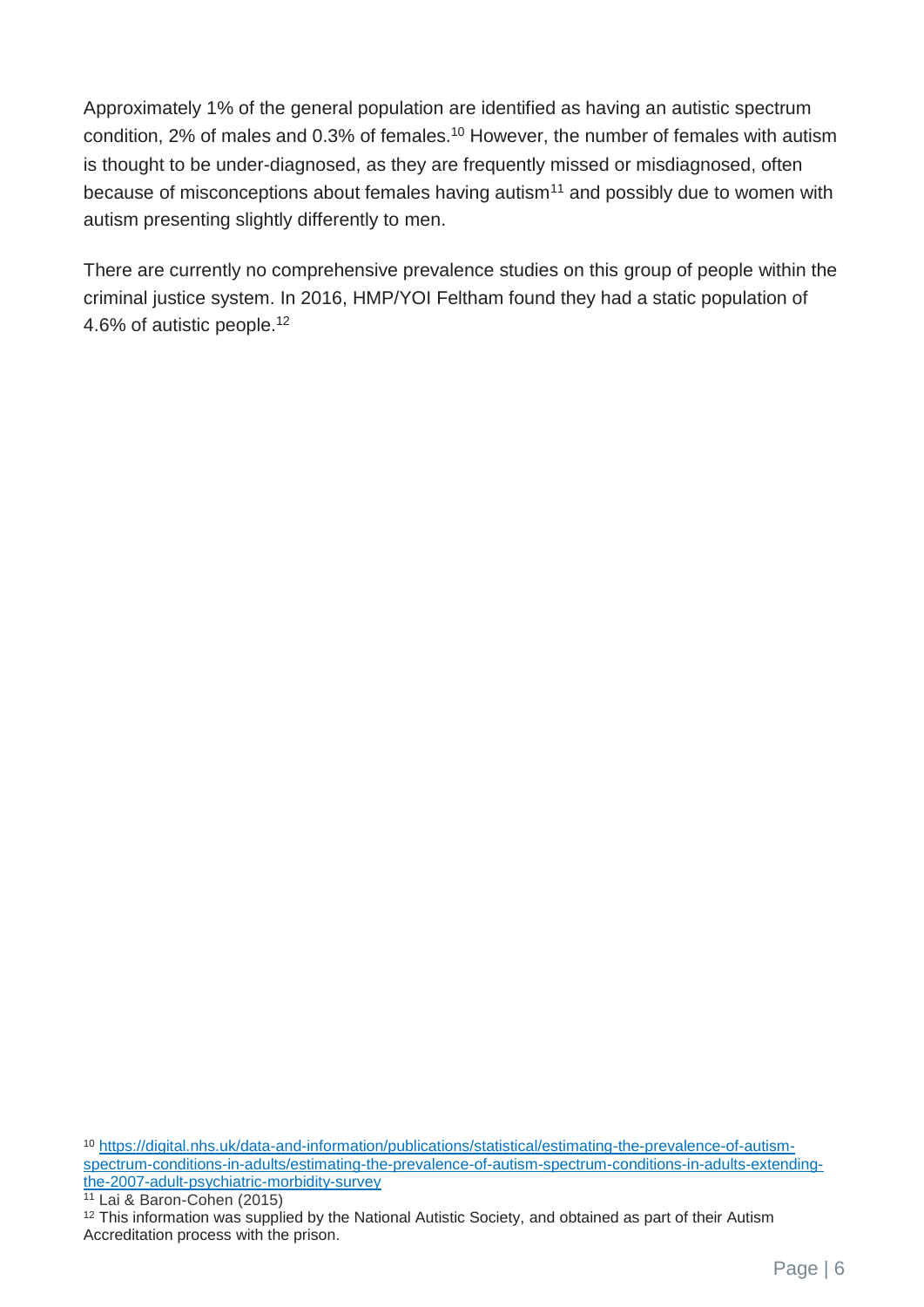#### <span id="page-7-0"></span>**Identifying people with a learning disability or autism**

Ensuring people with a possible learning disability, autism or both are identified as soon as possible will help ensure the right support and just outcomes for a person. It can be challenging to recognise someone with a *mild* learning disability or *mild* autism or Asperger's syndrome. People may also be reluctant to disclose this information or may be unaware they have a learning disability or autism.

In 2018, the National Liaison and Diversion programme analysed all national learning disability data gathered from services and interviewed learning disability practitioners working in the services. The aim of this deep dive was to uncover the potential barriers to services working with people with a learning disability. The findings include both referral issues and issues with screening processes. The deep dive found that for services to be more likely to identify people it requires that: -

- The Police understand the role of a Liaison and Diversion service, who it can help, and they explain this correctly to the suspect, using the correct terminology (i.e. do not call it a '*mental health team'*)
- The Police and Courts know the signs that someone may have a learning disability and how to refer to Liaison and Diversion
- The Liaison and Diversion service makes accessible ('Easy Read') promotional material available at the police station
- The Police check the Police National Computer or other records for previous notes/flags from Liaison and Diversion or others
- Liaison and Diversion practitioners are trained to be aware of behaviours that indicate a possible learning disability
- Liaison and Diversion services have an appropriate learning disability screening tool, for use as required
- Liaison and Diversion services include learning disability and communication related questions in their general initial assessments
- Liaison and Diversion practitioners check all relevant databases before meeting someone who is referred, when possible
- Liaison and Diversion services have a learning disability practitioner/nurse within the team, offering specialist support and advising colleagues
- Liaison and Diversion staff are able to appropriately communicate with people with a learning disability and to explain how Liaison and Diversion can help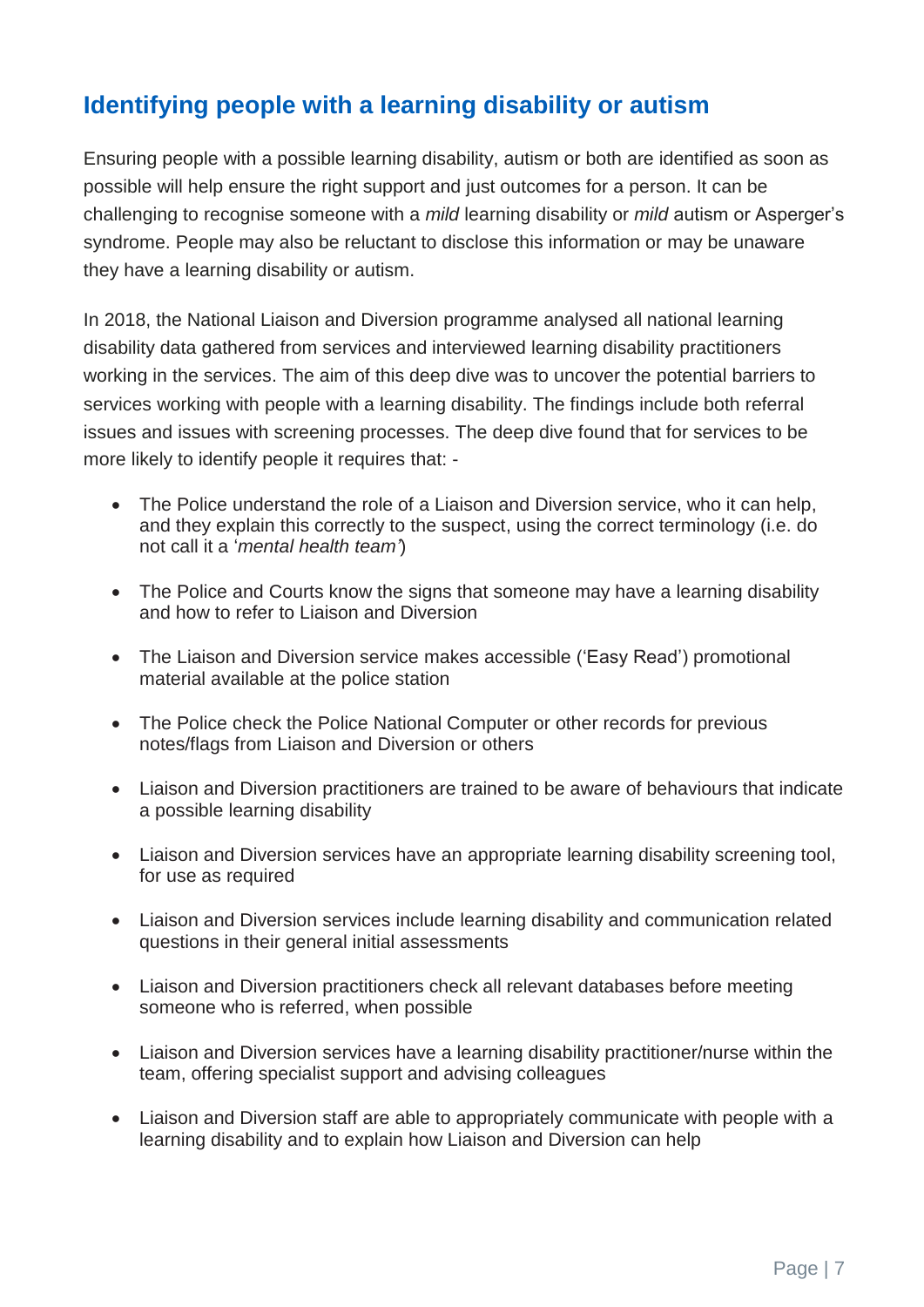As outlined in the accompanying guidance on case identification, screening and assessment, there are three stages all people will go through to establish whether they have any potential issues and confirm any support needs.

**Case identification:** Routine and systematic identification procedures need to be in place to enable referral to Liaison and Diversion services. It is also helpful if police and court staff, plus members of the judiciary, learn to recognise how someone with a learning disability, autism or both may present, so they know when to contact Liaison and Diversion services.

Some police forces do have basic learning disability/autism awareness training. Others may have a very limited understanding and also not realise that Liaison and Diversion service are available to support this group of people.

**Screening:** Liaison and Diversion services should use screening tools validated for the offender population, wherever possible (after first checking a person's medical records to ensure they are not already diagnosed with a condition). The exception being when the local learning disability team when there are no such validated tools (as is the case currently with the available autism screening tools). A range of screening tool options can be found in the 'Useful resources' section of this document.

A positive result from a screening tool is *not* confirmation that a person has a condition. Instead it indicates a high probability that they may have the condition or a borderline version. If a person screens positive for a learning disability, autism or both services should also ensure their support needs are assessed and that all appropriate support and reasonable adjustments are put in place and communicated to other colleagues working with the individual.

**Assessments:** Psycho-social assessments by Liaison and Diversion services should identify useful information relating to the impact of any learning disability or autism and highlight the areas in which a person needs support. It is recommended that, with the individual's consent, staff find out if the individual is already accessing any services and ask family and carers about support issues. In cases where the individual is under 18 years old, staff should also contact their school and work with the Youth Offending Team.

People who screen positive for a possible learning disability, autism or both should be referred for a diagnostic assessment. Where there is not a qualified psychologist or psychiatrist able to perform these assessments within the Liaison and Diversion team, a community referral is necessary. These services often have long waiting lists which may mean the outcome of the assessment is not available beforehand for a court hearing. The national target is for a 3 month waiting list for autism assessments and the actual assessment can take up to 6 months. All existing Liaison and Diversion assessment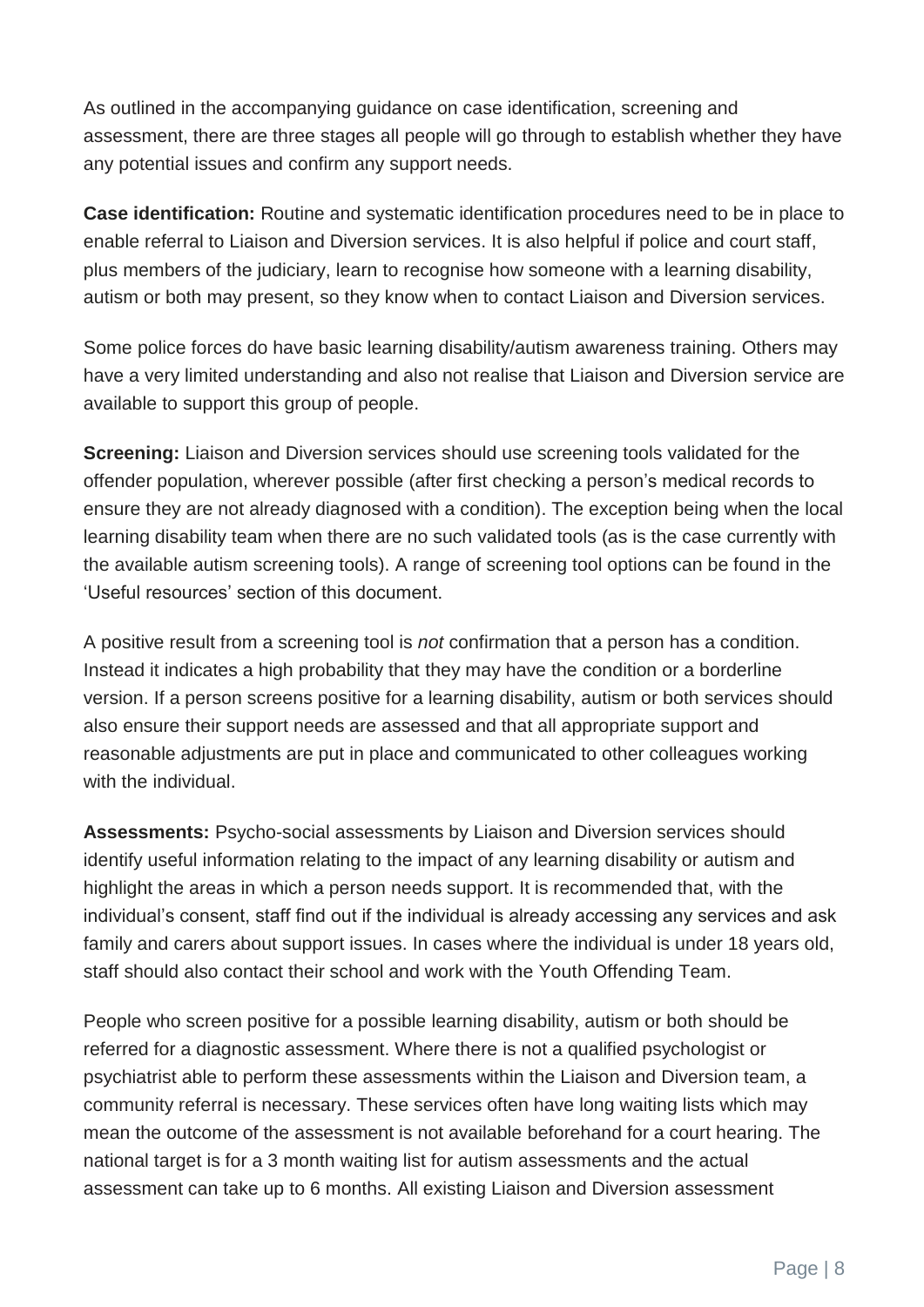information and recommendations, plus the fact a person is awaiting a diagnostic assessment, should be passed on to the court in advance.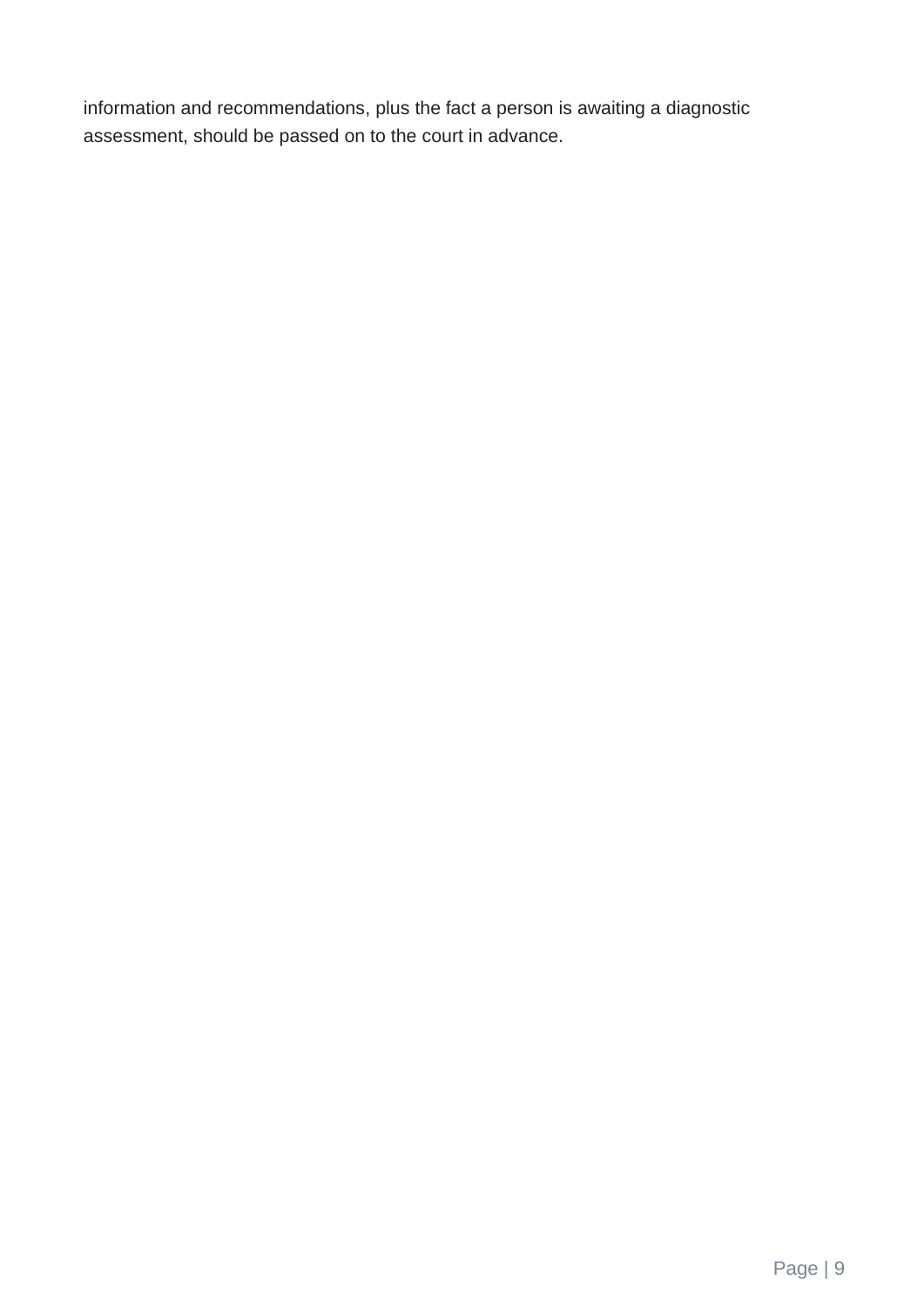#### <span id="page-10-0"></span>**The support needs of people with a learning disability or autism**

# People with a learning disability

Many people with a learning disability experience difficulties in communicating and expressing themselves and in understanding ordinary social cues. They often need longer to process information, respond to questions, and may have difficulty sequencing events.

People are often more impressionable, vulnerable, suggestible and more likely to suffer exploitation, bullying and abuse of all kinds (physical, emotional, psychological, sexual, financial, etc.)

New situations, such as being in police custody or in court, can be especially unsettling for people with a learning disability as they struggle to understand what is happening to them and what is expected of them. This can induce feelings of anxiety, depression and anger, and the individual may become agitated or withdrawn/very quiet.

Examples of specific tasks which people may need support with include:

- Concentrating for long periods
- Explaining things
- Filling in forms/writing
- Following instructions or directions
- Keeping appointments
- Managing a home
- Managing money
- Reading and comprehension
- Remembering information
- Telling the time
- Understanding social norms
- Using public transport

#### People with autism

Autistic people may have difficulties with interpreting both verbal and non-verbal language like gestures or tone of voice. Many can have a very literal understanding of language, and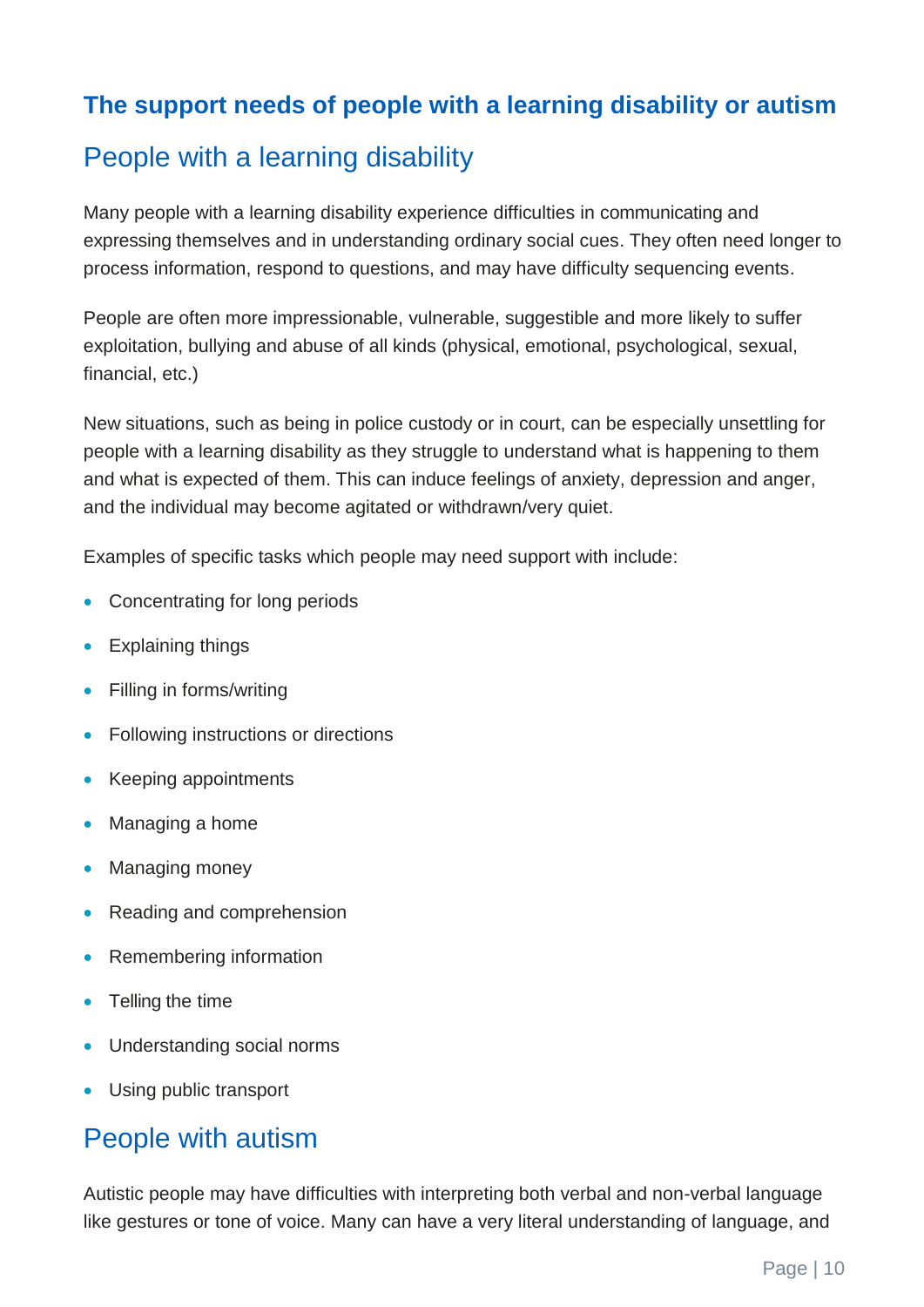think people always mean exactly what they say. They may find it difficult to use or understand:

- facial expressions
- tone of voice
- jokes and sarcasm

Autistic people can often have difficulty recognising or understanding others' feelings and intentions and also expressing their own emotions. This can make it very hard for them to navigate the social world. They can often also experience sensory overload to lights and noises which needs to be managed with reasonable adjustments. They may manage their own behaviour with things like 'stimming' (self-stimulating behaviour involving repeated physical movement, noises, etc.).

It may be difficult for an autistic person to take a different approach to something once they have been taught the 'right' way/rules for doing it. People on the autism spectrum may not be comfortable with the idea of change, but may be able to cope better if they can prepare for changes in advance. More examples are provided via the National Autistic Society website $13$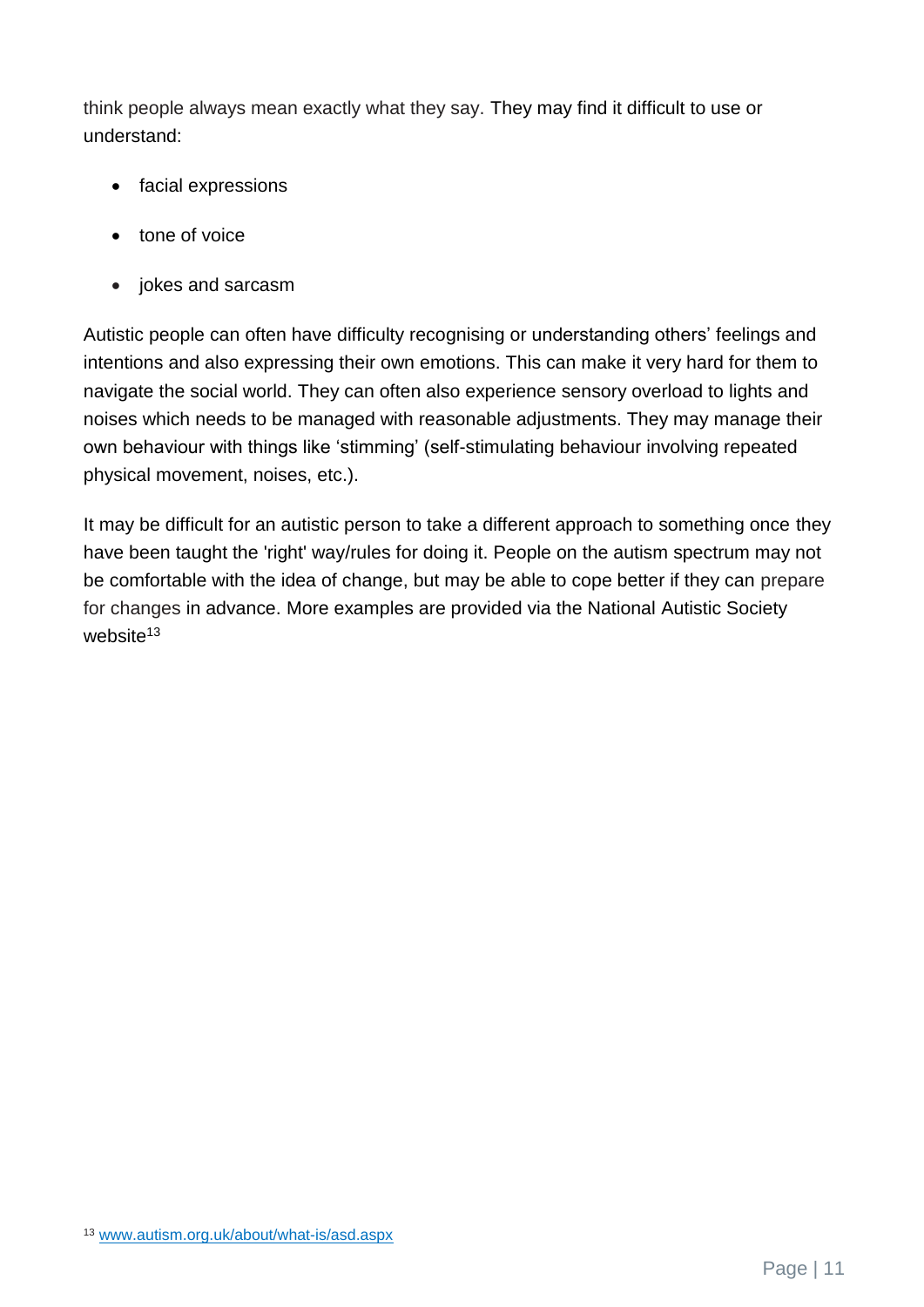#### <span id="page-12-0"></span>**Recommended actions**

# Actions for service design

**Learning disability specialists:** Learning disability practitioners should make up part of a Liaison and Diversion service, both in order for a service to meet the requirements of the national service specification and to help to ensure services are meeting the needs of people with learning disabilities, autism or both.

**General awareness amongst staff:** Specialist practitioners can also advise and support Liaison and Diversion colleagues, all of whom should have a basic knowledge and understanding of learning disability and autism.

**Multi-agency referral and support pathways:** These should be designed by services and should include reference to relevant community services, taking into account the potential different types of support needs for people (for example, supported housing).

**Service provision widely promoted:** Services should ensure that all stakeholders and partner agencies know that Liaison and Diversion services are available for people with known or suspected learning disability, autism or both. Services may also consider training local stakeholders, so they are more aware about these conditions and when/how to refer.

**Links with criminal justice partners:** Establishing effective engagement with local police and courts is vital. This will help to ensure people are referred to Liaison and Diversion services and also help ensure that post-assessment findings and recommendations are shared with criminal justice colleagues (including those producing pre-sentence reports and also with prison healthcare, when appropriate). These relationships and information-sharing arrangements should be underpinned by formal written agreements, joint policies and protocols.

**Links with community health and care services:** Where a referral is made to a health or social care provider, the relevant information should be passed on ahead of a person to ensure their support needs are known (with consent). Checking/ensuring that people are registered with their local GP is particularly important. Proactive links should also be made with the local Transforming Care programme and related interventions, as well as other local initiatives and with the regional Integrated Care System (as per the NHS Long Term Plan<sup>14</sup>).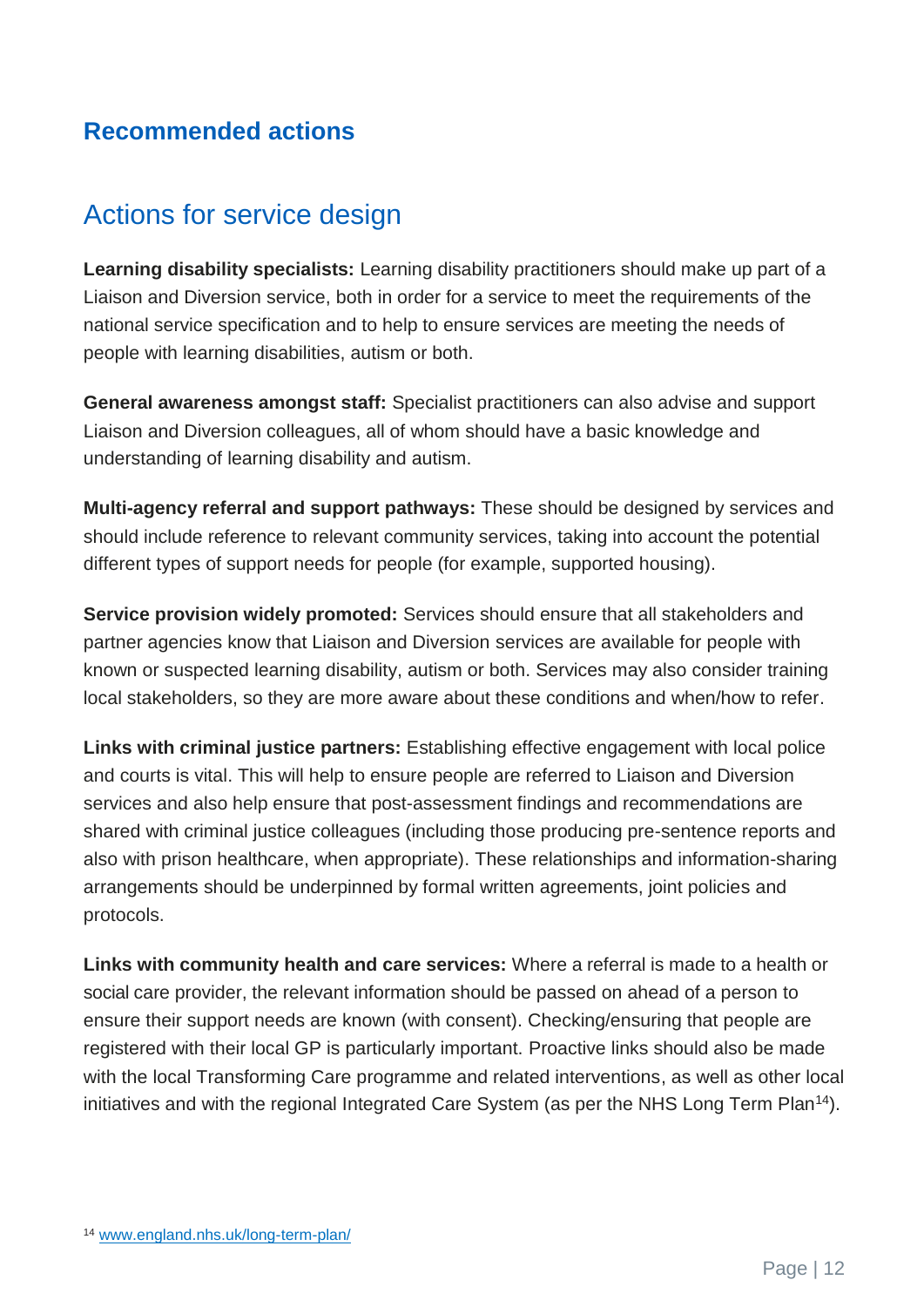# Actions to support people

**The individual is at the centre of things:** It is important to ensure a person's wishes are upheld and respected and that they are involved in all relevant decision making and planning that concerns them, whenever possible. It is also important to remember that individual's will have unique needs and circumstance which should be fully understood. Staff may also consider speaking to a person's relative, parent or carer or advocate to find out more about the individual and their support needs.

**Support to remember things:** It is quite likely that a person may need support to remember and attend any pre-arranged appointments (both with Liaison and Diversion services and with services they are referred to).

**Time to understand things:** People are likely to need longer to take in and comprehend information. They may also need time to respond to questions and need breaks from extended interviews or meetings.

**Reasonable Adjustments should be put in place:** A *reasonable adjustment* is an alteration made to enable a person with a disability to be able to carry out their duties/life without being at a disadvantage. Examples of these for people with a learning disability, autism or both could be changes to the style of communication used, using adapted courses or programmes, changes to the environment (particularly for people with autism).

**Support information should be shared with others:** Information about the need for, and type of, support and reasonable adjustments should be shared appropriately with health and justice agencies (with consent). It is good practice for services to remind all other agencies of their legal obligations to provide these and possibly provide advice.

**Adapted communication styles used:** Effective communication changes, adapted to a person's needs, are crucial when working with this group of people These can be different depending on whether they have a learning disability, autism or both and also different for each individual. The Useful Resources section of this document has a list of communication toolkits and guidance which provide more specific detail and recommended changes that services should make when working with these people.

**Easy Read should be available:** Easy Read/accessible information can help anyone with reading or comprehension difficulties to access information. Easy Read versions of posters,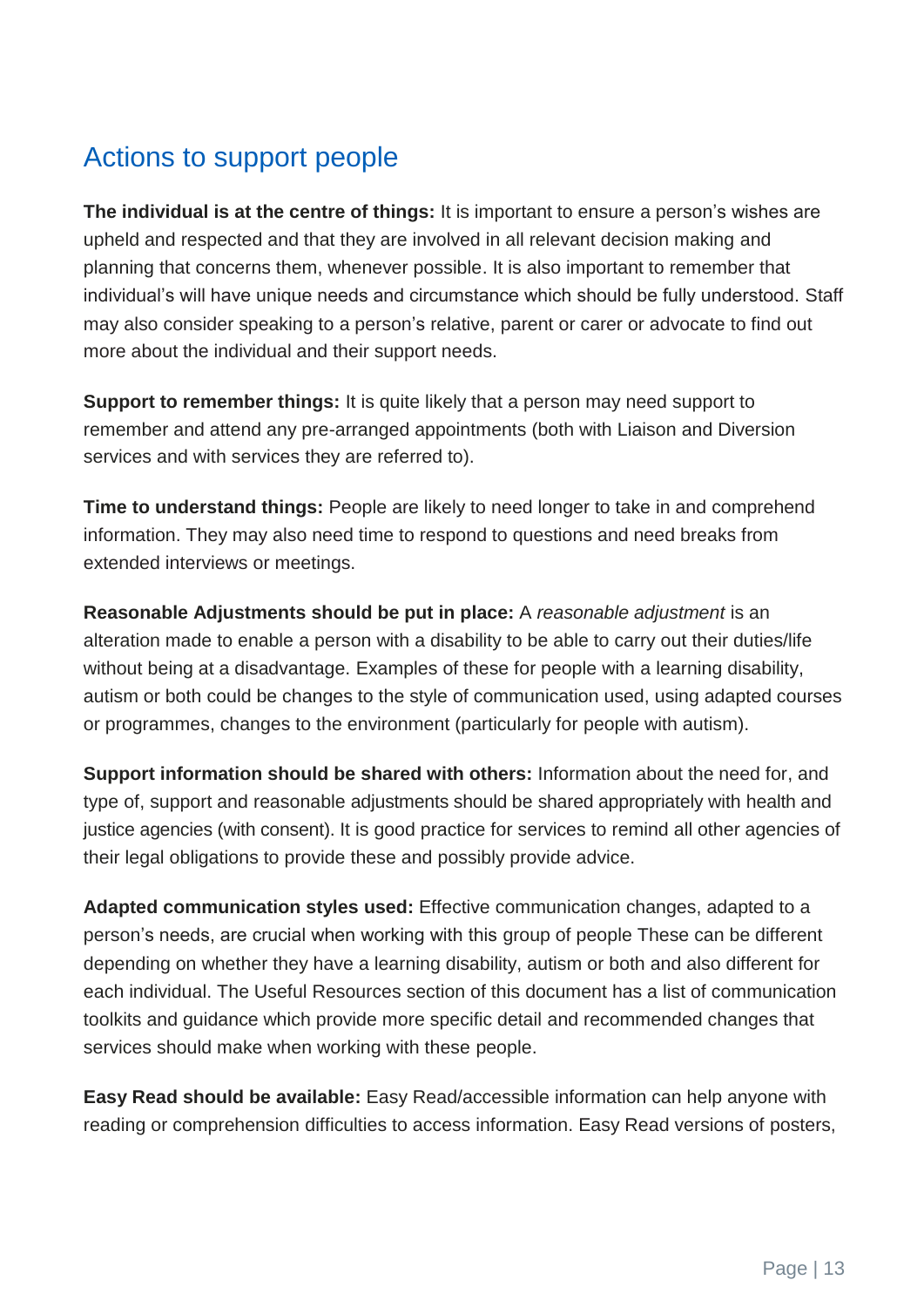leaflets, forms, letters, appointment reminders, service feedback forms and promotional material should be available. Examples of can be <u>found online</u>.<sup>15</sup>

**Adapted services and conditions:** Any specialist services that a person is referred to, for example drug or alcohol services, must be adapted to ensure someone with a learning disability, autism or both can both understand and participate. This also applies to any bail conditions or court orders given to a person.

**Appropriate Adults used:** People with, or suspected of having, learning disabilities, autism or both should be supported by an appropriate adult while they are in police custody. It is the responsibility of the custody sergeant to recognise the need for an appropriate adult and then arrange this, however, Liaison and Diversion staff may want to double check people with a learning disability, autism or both have been offered this service.

**Check useful resources:** This document has a useful resources section which links to several guidance documents and toolkits designed to support criminal justice and healthcare staff working with this group of people, both in terms of effective communication and more specific support needs.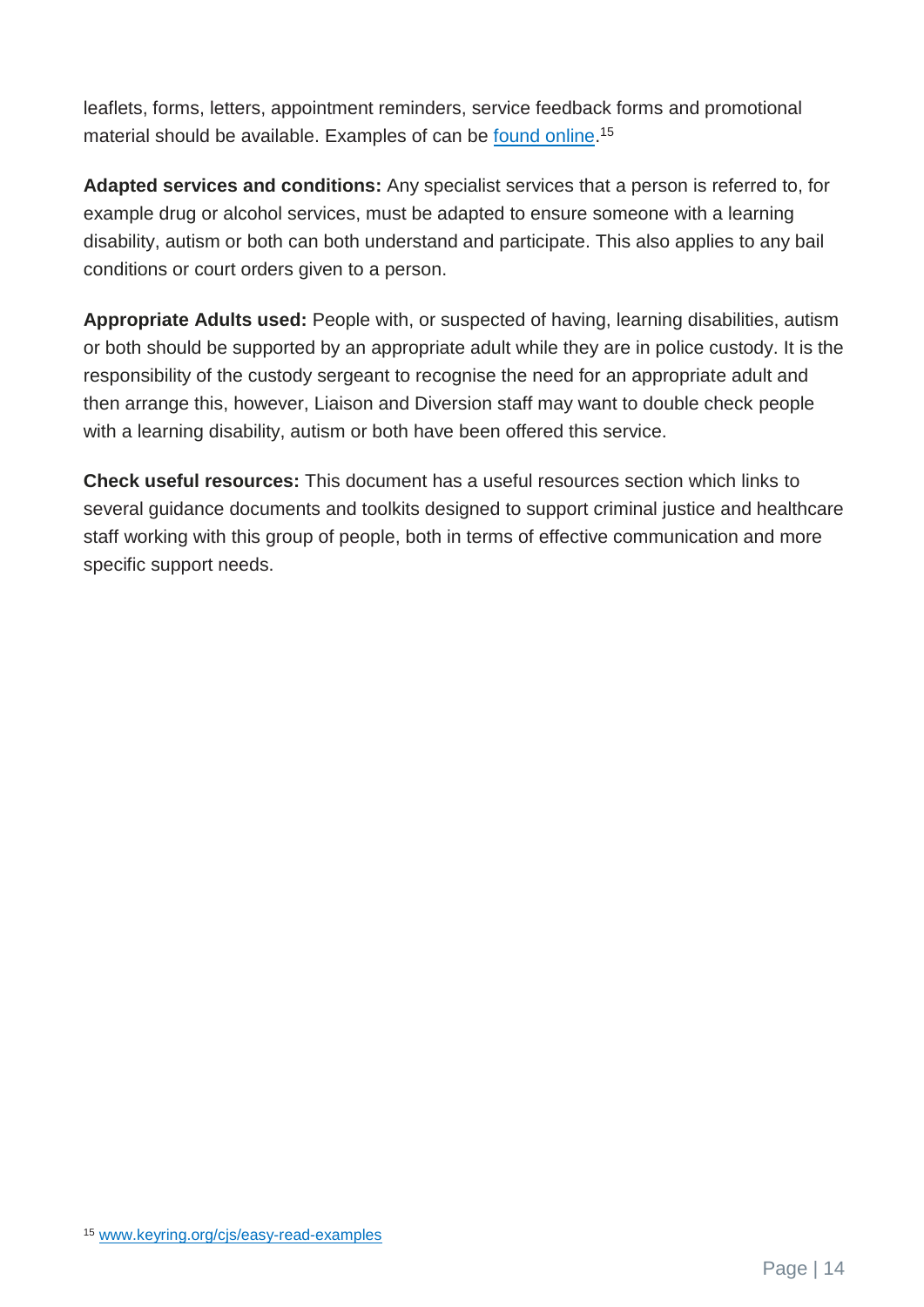#### <span id="page-15-0"></span>**People's stories**

The examples below demonstrate the practical impact of effective Liaison and Diversion interventions.

Mr Brown was known to social services. Upon arrest he did not disclose his mild learning disability and was processed by the custody sergeant accordingly. Our Liaison and Diversion service is based at the police station. When I spotted Mr Brown being read his rights I raised my concerns. I carried out a screening and found out more about his previous involvement with relevant services, his difficulties and the fact he felt 'in a low mood,' which was causing challenging behaviour.

As a result, an appropriate adult came to accompany Mr Brown, the officers involved were advised on appropriate means of communication, the court received a background report on him and he was referred to local community services. Mr Brown was supported to attend GP appointments enabling him to start a course of medication and therapy. He received a sixmonth suspended sentence. *(Provided by a learning disability nurse, from a South-East Liaison and Diversion service).*

Mr Smith was due in court for an offence of domestic violence. The court liaison officer was aware that Mr Smith had a diagnosis of Asperger's Syndrome, along with 'low mood' and it was clear that he was struggling to understand the court process, so the court liaison officer referred Mr Smith to the Liaison and Diversion service.

After checking all relevant records and doing all necessary assessments, we were able to help Mr Smith with both the court process and his more general support needs. I explained the court process without using the jargon the solicitor had used and we talked about the reasons for his low mood. The Support Time Recovery (STR) worker helped Mr Smith with his bills, issues with debts and benefits and contacted several organisations on his behalf, including the local autism organisation about further support and sign-posting. *(Provided by a mental health nurse, from a South-West Liaison and Diversion service).*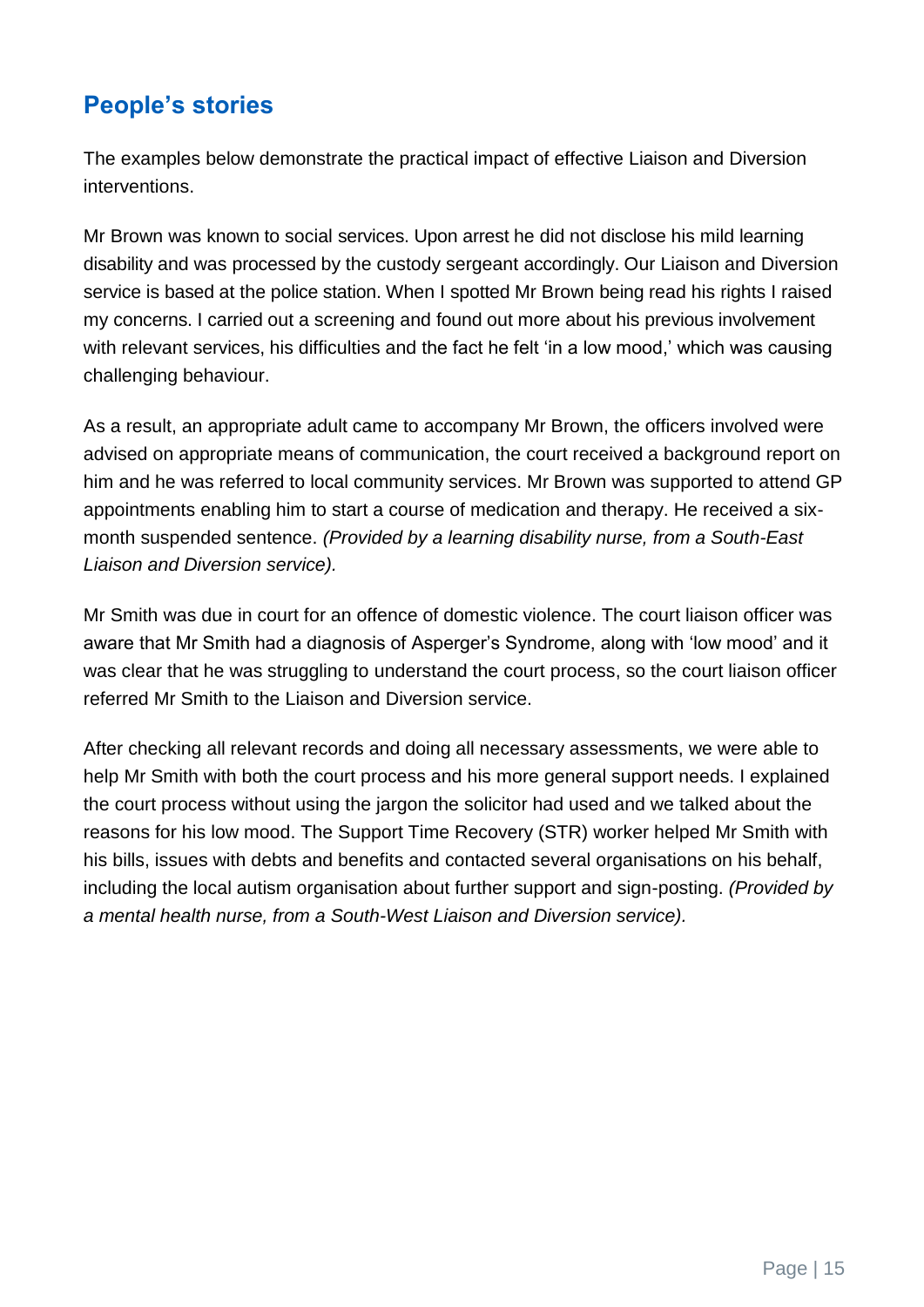#### <span id="page-16-0"></span>**Key partners and stakeholders**

**Community learning disabilities teams (CLDTs)** are comprised of different health and social care specialists and are often jointly commissioned by CCGs and local authorities. They accept referrals for assessments and may be able to provide support for people with a learning disability or possibly autism. Services should establish close links with their local CLDT, plus with their local Learning Disability Partnership Board. Some areas in the country also have specialist autism teams.

**Intensive/enhanced support teams (IST)** are commissioned by CCGs to provide effective interventions for children, young people and adults with a learning disability, autism or both who present with behaviours that challenge and which places themselves or others at risk of serious harm; or for whom the nature or degree of risk might otherwise lead to exclusion, placement breakdown, and admission to inpatient services.

**Community Forensic teams**<sup>16</sup> are for adults with a learning disability, autism or both who display behaviours that can be described as challenging (for example, who present an active and high risk to others/members of the public or themselves), where this behaviour has led to contact with the criminal justice system, or where there is risk of this (i.e. relating to behaviours which could be construed as an offence or are viewed as pre-cursors to more serious offending behaviours). In some areas the same providers may deliver both the CLDT and the IST, but in others these may be different providers.

**Independent, voluntary and community sector organisations** can offer information, resources and local signposting. Many also offer services, such as accommodation and housing-related support, support with education, training and employment, and drop-in sessions. They may be able to help with involving people with lived experience (see the relevant practitioner guidance on this topic within this series of guidance documents).

**Appropriate adult schemes:** If a suspect has a learning disability, autism or is vulnerable (or is a child) they should be supported by an appropriate adult. The custody sergeant will have contact details for the local appropriate adult scheme. For more general information go to [www.appropriateadult.org.uk](http://www.appropriateadult.org.uk/)

**Intermediaries:** If there is doubt about a defendant's ability to communicate and participate effectively in court then an intermediary should be engaged to support them and advise the court. For more general information go to [www.intermediaries-for-justice.org](http://www.intermediaries-for-justice.org/)

**Special Educational Needs and Disabilities (SEND) teams:** Children and young people with a learning disability, autism or both typically receive additional support at school or sometimes may have attended specialist schools. The local SEND teams may be able to

<sup>16</sup> [www.england.nhs.uk/wp-content/uploads/2015/10/service-model-291015.pdf](http://www.england.nhs.uk/wp-content/uploads/2015/10/service-model-291015.pdf)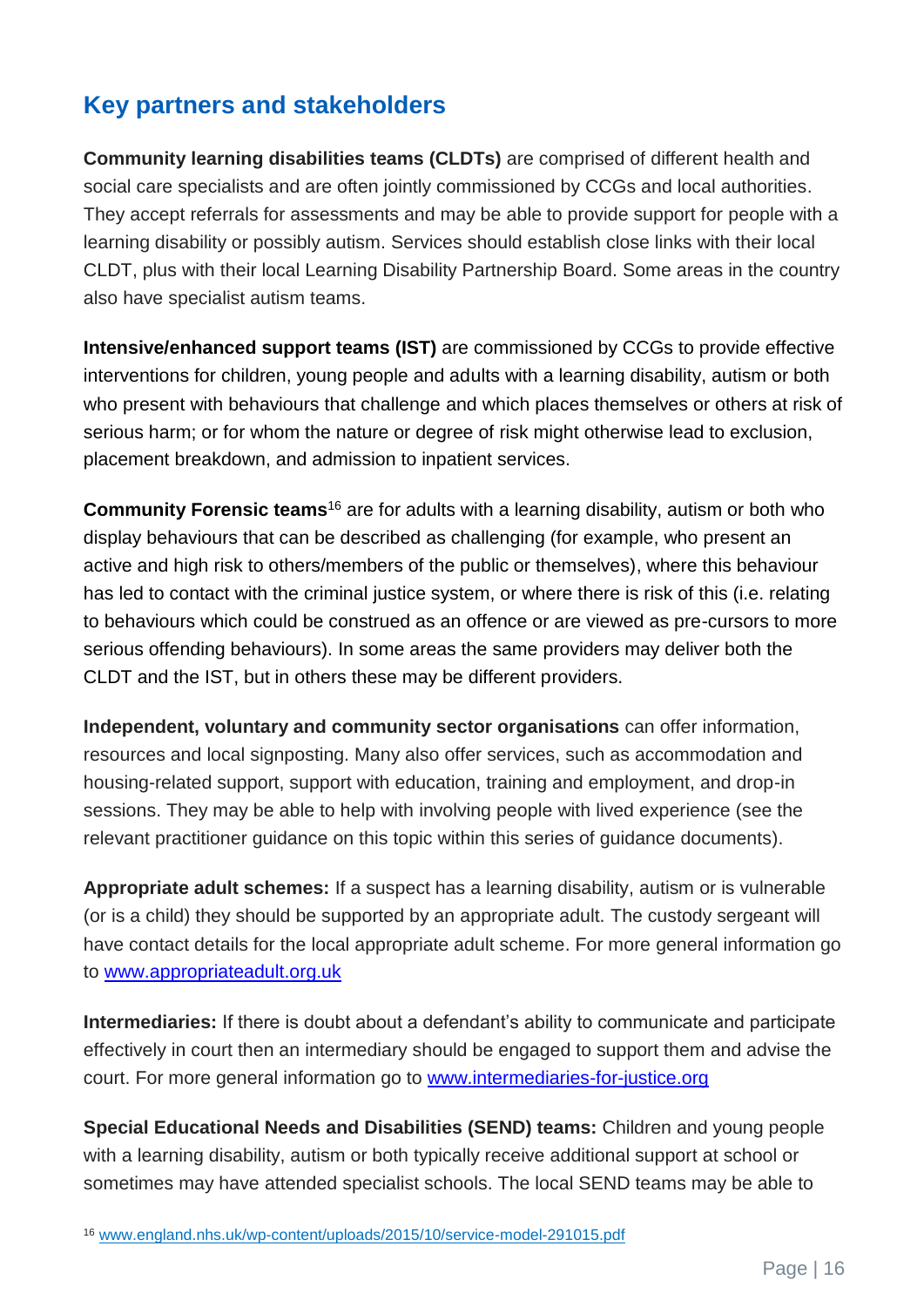provide information on People aged up to 25 years old (with consent) and people may also already have an [Education, Health and Care \(EHC\) Plan](https://www.gov.uk/children-with-special-educational-needs/extra-SEN-help)

**Housing:** Many people with a learning disability, autism or both may require supported accommodation. Arranging accommodation will involve working with the local authority's housing department and social services.

**Local safeguarding boards:** Local child or adult safeguarding boards can offer advice about protecting vulnerable people. Some areas also have Multi-Agency Safeguarding Hubs.

**Community disability advisers:** Community services such as employment or benefits organisations (e.g. Citizens Advice Bureau, Jobcentre Plus) often have specific disability advisers. A pre-arranged appointment is usually required. There are also various helplines and websites which offer disability-specific advice.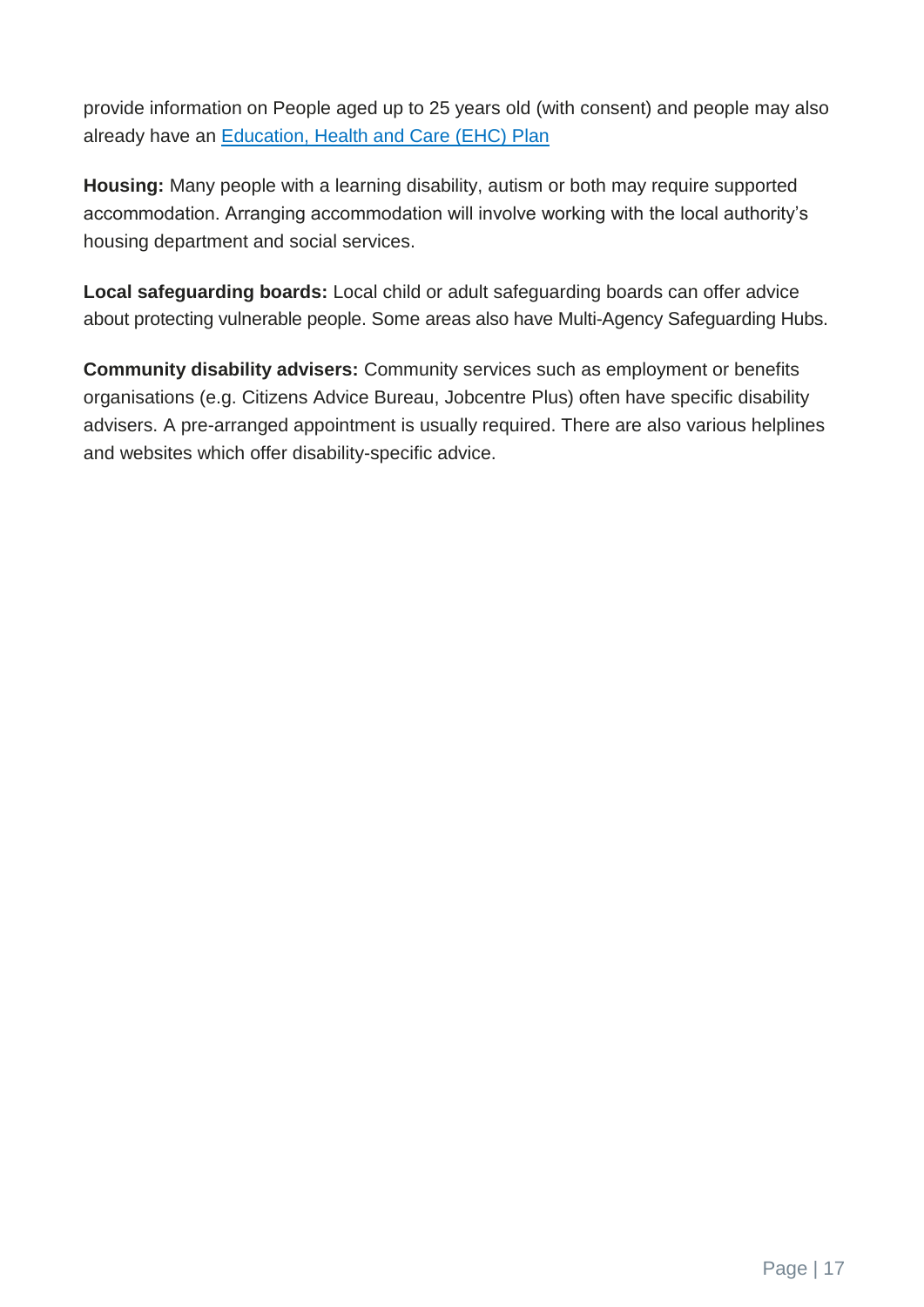#### <span id="page-18-0"></span>**Find out more**

#### National strategies, reviews and reports

- The Bradley Review, Lord Bradley's review of people with mental health problems or learning disabilities in the criminal justice system (2009)<sup>17</sup>
- Valuing People: A new strategy for people with learning disabilities in the 21<sup>st</sup> Century (Government White Paper, 2001)<sup>18</sup>
- Valuing People Now: A new three-year strategy for people with a learning disability (HM Government, 2009)<sup>19</sup>
- Various guidance relating to the NHS England Transforming Care programme, including guidance on building the right support and various service specifications<sup>20</sup>
- The Autism Strategy (Cross Government Strategy, 2014)<sup>21</sup>
- The Autism Strategy (Statutory Guidance for services,  $2015)^{22}$
- A joint inspection of the treatment of offenders with learning disabilities within the criminal justice system - phase one from arrest to sentencing (HMIP,  $2015)^{23}$
- Beyond the High Fence: from the unheard voices of people with a learning disability or autism (2018).<sup>24</sup>

# Clinical guidelines

- The National Institute for Health and Care Excellence (NICE) has produced various sets of guidance relating to people with learning disabilities.<sup>25</sup> These include:
- Quality standards on working with people with learning disabilities who also have mental health problems
- Quality standards on working with people with learning disabilities who also have behaviour that challenges
- Guidance on working with older people with learning disabilities,
- Guidance on working with people with dementia and learning disabilities,
- Guidance on working with people with learning disabilities and mental health problems
- Guidance on working with people with learning disabilities and behaviour that challenges
- The National Institute for Health and Care Excellence (NICE) has produced various sets

17

19

<sup>18</sup> [www.gov.uk/government/uploads/system/uploads/attachment\\_data/file/250877/5086.pdf](http://www.gov.uk/government/uploads/system/uploads/attachment_data/file/250877/5086.pdf)

<sup>22</sup> [www.gov.uk/government/publications/adult-autism-strategy-statutory-guidance](http://www.gov.uk/government/publications/adult-autism-strategy-statutory-guidance)

[http://webarchive.nationalarchives.gov.uk/20130123195930/http://www.dh.gov.uk/en/Publicationsandstatistics/](http://webarchive.nationalarchives.gov.uk/20130123195930/http:/www.dh.gov.uk/en/Publicationsandstatistics/Publications/PublicationsPolicyAndGuidance/DH_098694) [Publications/PublicationsPolicyAndGuidance/DH\\_098694](http://webarchive.nationalarchives.gov.uk/20130123195930/http:/www.dh.gov.uk/en/Publicationsandstatistics/Publications/PublicationsPolicyAndGuidance/DH_098694)

[https://webarchive.nationalarchives.gov.uk/20130105064234/http://www.dh.gov.uk/prod\\_consum\\_dh/groups/d](https://webarchive.nationalarchives.gov.uk/20130105064234/http:/www.dh.gov.uk/prod_consum_dh/groups/dh_digitalassets/documents/digitalasset/dh_093375.pdf) [h\\_digitalassets/documents/digitalasset/dh\\_093375.pdf](https://webarchive.nationalarchives.gov.uk/20130105064234/http:/www.dh.gov.uk/prod_consum_dh/groups/dh_digitalassets/documents/digitalasset/dh_093375.pdf)

<sup>20</sup> [www.england.nhs.uk/learning-disabilities/care/](http://www.england.nhs.uk/learning-disabilities/care/)

<sup>21</sup>[www.gov.uk/government/uploads/system/uploads/attachment\\_data/file/299866/Autism\\_Strategy.pdf](http://www.gov.uk/government/uploads/system/uploads/attachment_data/file/299866/Autism_Strategy.pdf)

<sup>23</sup> [www.justiceinspectorates.gov.uk/hmicfrs/publications/joint-inspection-of-the-treatment-of-offenders-with](http://www.justiceinspectorates.gov.uk/hmicfrs/publications/joint-inspection-of-the-treatment-of-offenders-with-learning-disabilities-within-the-criminal-justice-system/)[learning-disabilities-within-the-criminal-justice-system/](http://www.justiceinspectorates.gov.uk/hmicfrs/publications/joint-inspection-of-the-treatment-of-offenders-with-learning-disabilities-within-the-criminal-justice-system/)

<sup>24</sup> [www.england.nhs.uk/publication/beyond-the-high-fence/](http://www.england.nhs.uk/publication/beyond-the-high-fence/)

<sup>25</sup> [www.nice.org.uk/guidance/population-groups/people-with-learning-disabilities#panel-new](http://www.nice.org.uk/guidance/population-groups/people-with-learning-disabilities#panel-new)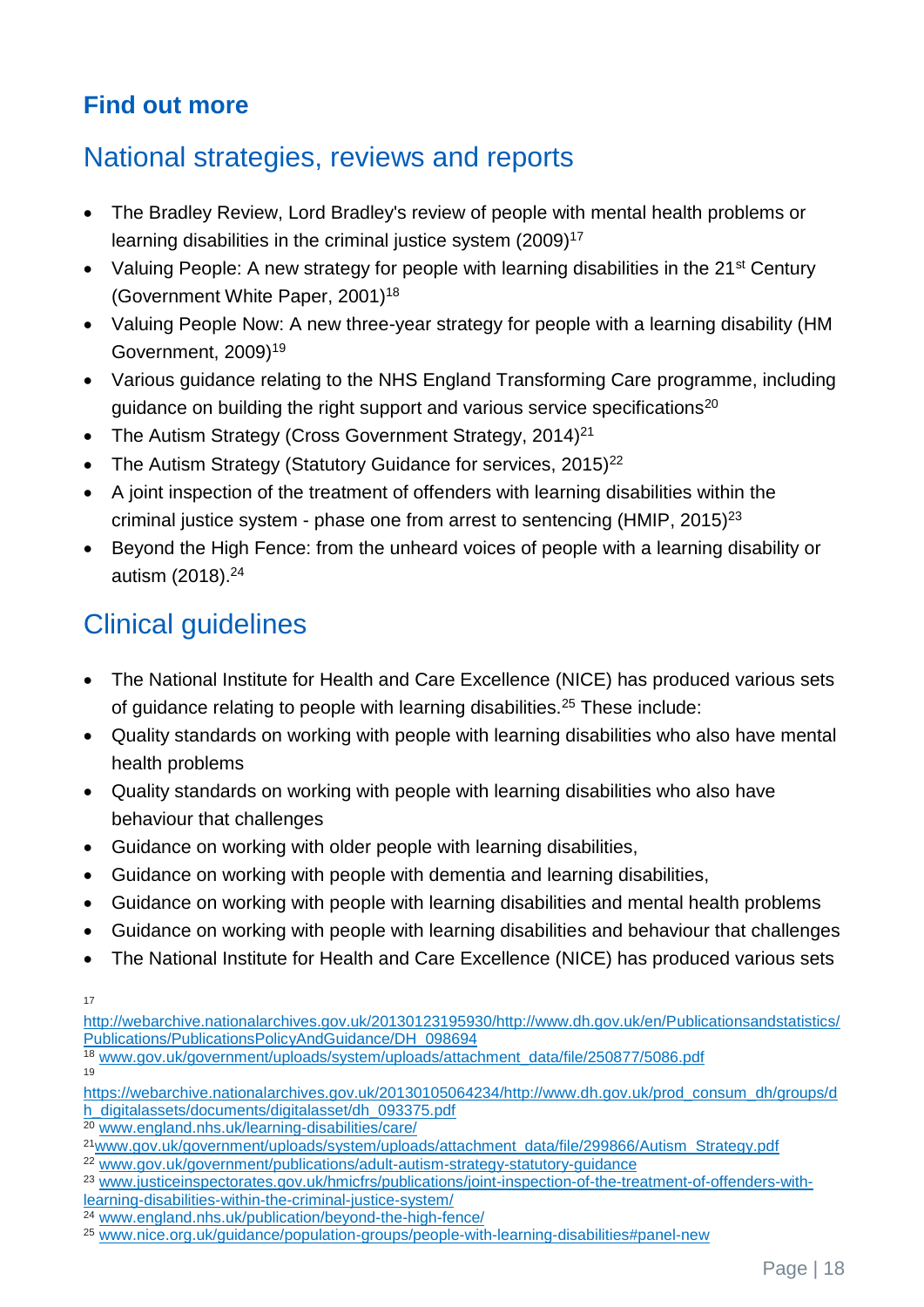of guidance relating to people with autism<sup>26</sup>. These include:

- Autistic Spectrum Disorder in adults: diagnosis and management guidance
- Autism spectrum disorder in under 19s: recognition, referral and diagnosis
- Autism spectrum disorder in under 19s: support and management

# Delivering healthcare guidance and tools

- Meeting the health needs of people with learning disabilities: RCN guidance for nursing staff (RCN, 2013)<sup>27</sup>
- The needs of people with learning disabilities: (RCN, 2017). This is an introduction to this topic for new nurses.<sup>28</sup>
- Care, Education and Treatment Reviews for children and young people Code and Toolkit: A guide for commissioners, panal members and people who provide support (NHS England,  $2017$ )<sup>29</sup>

# Screening tools for potential learning disability or autism

- The Learning Disability Screening Questionnaire (LDSQ)<sup>30 31</sup>
- The Hayes Ability Screening Index tool (for screening for learning disabilities)<sup>32 33</sup>
- The Hayes Ability Screening Index non-verbal (for screening foreign nationals for learning disabilities)<sup>34</sup>
- The 'AQ10' by the Autism Research Centre (available for free screening for autism: both adult and adolescent versions)<sup>35</sup> [to note: this has not been validated with a forensic/prison population]
- Additional tools to assess background information for autism include the Empathy Quotient, the Friendship Quotient and the Relationship Quotient. <sup>36</sup>
- The 'Do-It Profiler' (screens for learning disabilities and learning difficulties and other needs).<sup>37</sup> <sup>38</sup> <sup>39</sup>
- <sup>26</sup> <https://www.nice.org.uk/guidance/conditions-and-diseases/mental-health-and-behavioural-conditions/autism>

<sup>29</sup> [www.england.nhs.uk/wp-content/uploads/2017/03/children-young-people-cetr-code-toolkit.pdf](http://www.england.nhs.uk/wp-content/uploads/2017/03/children-young-people-cetr-code-toolkit.pdf)

<sup>31</sup> [k.mckenzie@northumbria.ac.uk](mailto:k.mckenzie@northumbria.ac.uk) (email the owner to use)

<sup>36</sup> [www.autismresearchcentre.com/arc\\_tests/](http://www.autismresearchcentre.com/arc_tests/)

<sup>27</sup> [www.rcn.org.uk/professional-development/publications/pub-003024](http://www.rcn.org.uk/professional-development/publications/pub-003024)

<sup>28</sup> [www.rcn.org.uk/professional-development/publications/pub-005769](http://www.rcn.org.uk/professional-development/publications/pub-005769)

<sup>30</sup> [https://drkmckenzie.files.wordpress.com/2014/03/ldsq\\_forensic\\_authors\\_version.pdf](https://drkmckenzie.files.wordpress.com/2014/03/ldsq_forensic_authors_version.pdf) 

<sup>32</sup> [www.hasi.com.au/index\\_hasi.php](http://www.hasi.com.au/index_hasi.php)

<sup>33</sup> [susan.hayes@sydney.edu.au](mailto:susan.hayes@sydney.edu.au) (email the owner to use)

<sup>34</sup> [www.hasi.com.au/index\\_hasinv.php](http://www.hasi.com.au/index_hasinv.php)

<sup>35</sup> [www.autismresearchcentre.com/arc\\_tests](http://www.autismresearchcentre.com/arc_tests) (can download for free, please acknowledge ARC)

<sup>37</sup> <https://doitprofiler.com/>

<sup>38</sup> [info@doitprofiler.com](mailto:info@doitprofiler.com) (email the owner)

<sup>39</sup> [http://doitprofiler.com/wp-content/uploads/2015/03/offending\\_settings-bringing\\_the\\_pieces\\_together\\_end-to](http://doitprofiler.com/wp-content/uploads/2015/03/offending_settings-bringing_the_pieces_together_end-to-end.pdf)[end.pdf](http://doitprofiler.com/wp-content/uploads/2015/03/offending_settings-bringing_the_pieces_together_end-to-end.pdf)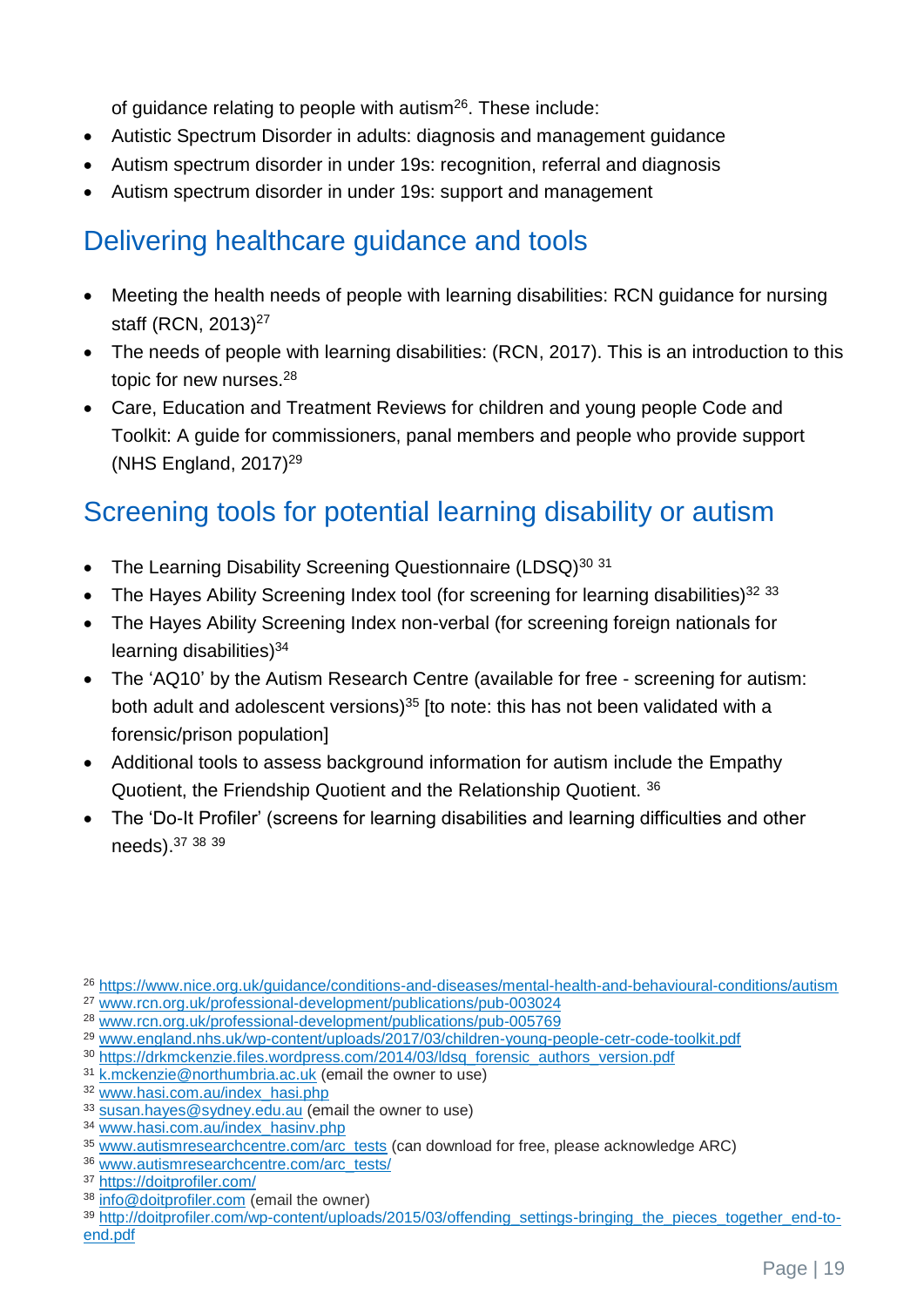# Guidance for those working in the criminal justice system

- Positive Practice, Positive Outcomes: A handbook for professionals in the criminal justice system working with offenders with a learning disability (Department of Health,  $2011$ )<sup>40</sup>
- The National Autistic Society has lots of information online concerning the different stages of the criminal justice system<sup>41</sup>
- The Prison Reform Trust has produced online guidance on people with learning disabilities and/or autism for use by magistrates and Judges.<sup>42</sup>
- The Foundation for People with Learning Disabilities has produced a series of factsheets to help the criminal justice system. These include information on making decisions (capacity), making appointments, communication, spotting a learning disability, making Easy Read and more.<sup>43</sup>
- The Prison Reform Trust produced several useful documents as part of its previous 'No One Knows' project about people with learning disabilities or difficulties in the criminal justice system.<sup>44</sup>

# Communication guidance

- The Accessible Information Standard (NHS England, 2016)<sup>45</sup>
- Guide to implementing the Accessible Information Standard, with communication guidance (NHS England, 2016) <sup>46</sup>
- A range of Easy Read leaflets for most health conditions (via the 'EasyHealth' website<sup>47</sup> and the Foundation for People with Learning Disabilities website<sup>48</sup>)
- Examples of Easy Read documents used in the criminal justice system via the KeyRing website<sup>49</sup>
- The 'Books Beyond Words' series ('You're under Arrest' and others)<sup>50</sup>
- There are various organisations which can be commissioned to produce Easy Read documents should what you are looking for not yet exist.<sup>51 52 53 54</sup>
- Sentence Trouble (the Communication Trust, 2010)<sup>55</sup>
- The Advocates Gateway has produced a range of communication tools for use in court

<sup>40</sup> [www.gov.uk/government/publications/positive-practice-positive-outcomes-a-handbook-for-professionals-in](http://www.gov.uk/government/publications/positive-practice-positive-outcomes-a-handbook-for-professionals-in-the-criminal-justice-system-working-with-offenders-with-a-learning-disability)[the-criminal-justice-system-working-with-offenders-with-a-learning-disability](http://www.gov.uk/government/publications/positive-practice-positive-outcomes-a-handbook-for-professionals-in-the-criminal-justice-system-working-with-offenders-with-a-learning-disability)

<sup>41</sup> [www.autism.org.uk/professionals/others/criminal-justice.aspx](http://www.autism.org.uk/professionals/others/criminal-justice.aspx)

<sup>42</sup> [www.mhldcc.org.uk](http://www.mhldcc.org.uk/) 

- <sup>44</sup> [www.prisonreformtrust.org.uk/WhatWeDo/ProjectsResearch/Learningdisabilitiesanddifficulties](http://www.prisonreformtrust.org.uk/WhatWeDo/ProjectsResearch/Learningdisabilitiesanddifficulties)
- <sup>45</sup> [www.england.nhs.uk/ourwork/accessibleinfo/](http://www.england.nhs.uk/ourwork/accessibleinfo/)

<sup>47</sup> [www.easyhealth.org.uk](http://www.easyhealth.org.uk/)

- <sup>49</sup> [www.keyring.org/cjs/easy-read/easy-read-examples.aspx](http://www.keyring.org/cjs/easy-read/easy-read-examples.aspx)
- <sup>50</sup> <https://booksbeyondwords.co.uk/bookshop/paperbacks/youre-prison>
- <sup>51</sup> [www.changepeople.org/](http://www.changepeople.org/)
- <sup>52</sup> [www.photosymbols.com/](http://www.photosymbols.com/)
- <sup>53</sup> [www.inspiredservices.org.uk/](http://www.inspiredservices.org.uk/)
- <sup>54</sup> [www.communicationpeople.co.uk/](http://www.communicationpeople.co.uk/)
- <sup>55</sup> [www.thecommunicationtrust.org.uk/media/13571/sentence\\_trouble\\_-\\_march\\_2010.pdf](http://www.thecommunicationtrust.org.uk/media/13571/sentence_trouble_-_march_2010.pdf)

<sup>43</sup> [www.mentalhealth.org.uk/tags/criminal-justice-system](http://www.mentalhealth.org.uk/tags/criminal-justice-system)

<sup>46</sup> [www.england.nhs.uk/wp-content/uploads/2017/08/implementation-guidance.pdf](http://www.england.nhs.uk/wp-content/uploads/2017/08/implementation-guidance.pdf)

<sup>48</sup> [www.mentalhealth.org.uk/learning-disabilities/our-work/health-well-being/easy-read](http://www.mentalhealth.org.uk/learning-disabilities/our-work/health-well-being/easy-read)